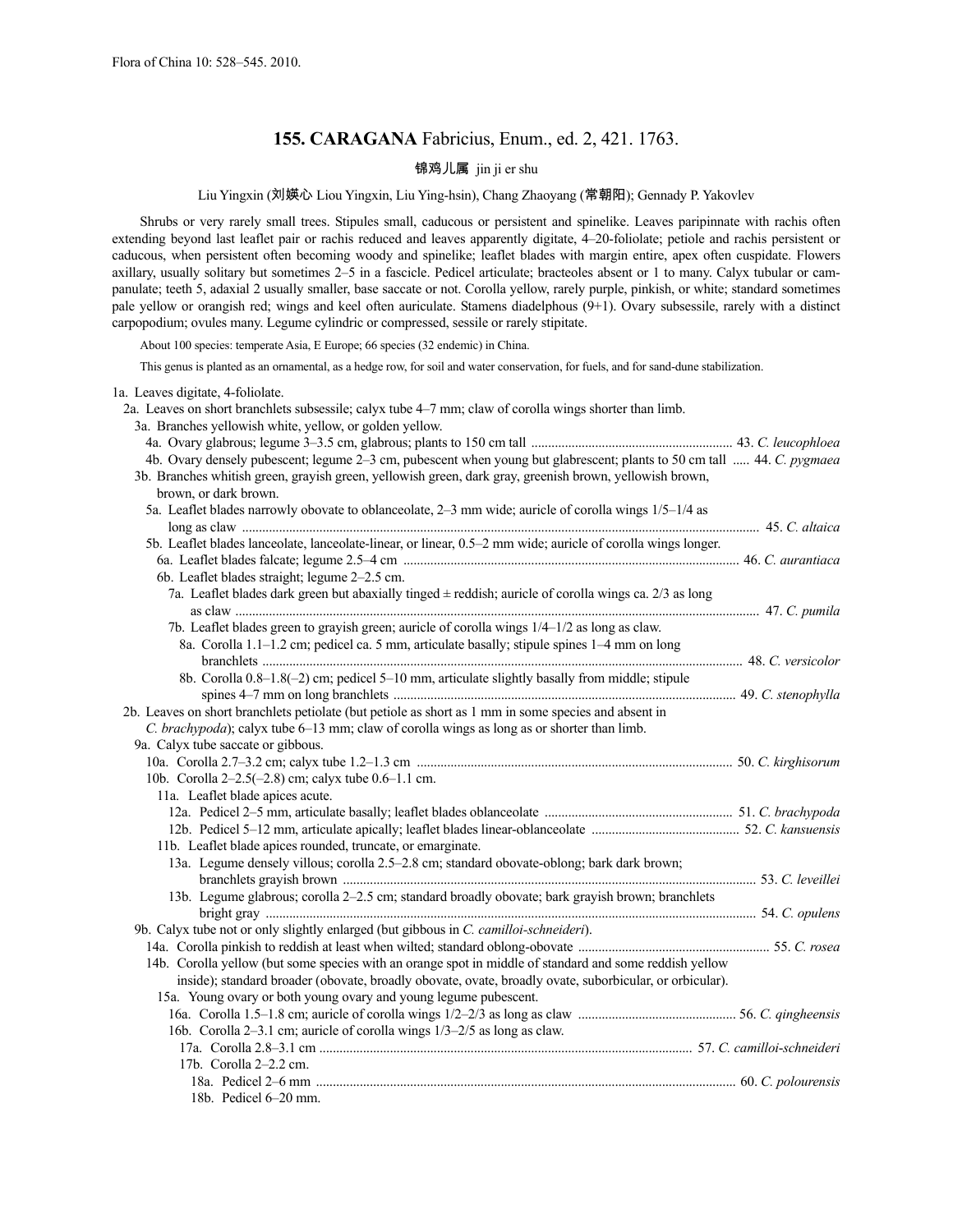| 15b. Ovary and legume glabrous (ovary rarely with trichomes in C. laeta).                                              |  |
|------------------------------------------------------------------------------------------------------------------------|--|
|                                                                                                                        |  |
| 20b. Corolla 1.3–2.3 cm.                                                                                               |  |
|                                                                                                                        |  |
| 21b. Corolla standard obovate, broadly obovate, or broadly ovate; pedicel 2-8 mm.                                      |  |
|                                                                                                                        |  |
| 22b. Legume 3-4.5 cm; corolla 1.6-2.3 cm.                                                                              |  |
| 23a. Auricle of corolla wings nearly as long as claw; standard broadly obovate, apex                                   |  |
|                                                                                                                        |  |
| 23b. Auricle of corolla wings 1/5-1/3 as long as claw; standard ovate or obovate, apex obtuse.                         |  |
|                                                                                                                        |  |
|                                                                                                                        |  |
| 1b. Leaves all pinnate or only pinnate on long branchlets and digitate on short branchlets, 4-20-foliolate.            |  |
| 25a. All leaves 4-foliolate.                                                                                           |  |
| 26a. Leaves on long branchlets pinnate but on short branchlets sessile and digitate; claw of corolla wings             |  |
|                                                                                                                        |  |
| 26b. Leaves on long and short branches pinnate or sometimes digitate or only on short branches sometimes               |  |
| digitate; claw of corolla wings ca. 1/2 as long as limb, auricle short and obtuse.                                     |  |
|                                                                                                                        |  |
|                                                                                                                        |  |
| 25b. Leaves 4-20-foliolate (at least some leaves on plant with more than 4 leaflets).                                  |  |
| 28a. Short branchlets with digitate or pinnate leaves and 4-foliolate, long branchlets with pinnate leaves             |  |
| and 4-8-foliolate.                                                                                                     |  |
|                                                                                                                        |  |
| 29b. Old branches yellowish brown, reddish brown, or greenish brown; legume glabrous or pilose.                        |  |
|                                                                                                                        |  |
| 30b. Leaflet blades 0.3-1.2 cm.                                                                                        |  |
| 31a. Flowers solitary or 2 or 3 in a fascicle; calyx tube 1-1.3 cm; corolla standard suborbicular  6. C. pruinosa      |  |
| 31b. Flowers solitary or to 4 in a fascicle; calyx tube 0.8–1 cm; corolla standard broadly ovate to                    |  |
|                                                                                                                        |  |
| 28b. All branches with pinnate leaves and 4-20-foliolate.                                                              |  |
| 32a. Petiole and rachis caducous (only often caducous in C. boisii, rarely persistent in C. turkestanica).             |  |
| 33a. Calyx tube campanulate (campanulate-tubular in C. zahlbruckneri, tubular to broadly campanulate                   |  |
| in C. manshurica), length and width nearly equal; leaflet blades often longer than 1 cm.                               |  |
| 34a. Flowers usually in pairs on a peduncle, rarely solitary; leaves 4–8-foliolate; ovary sericeous  27. C. soongorica |  |
| 34b. Flowers solitary (or 2 in a fascicle in C. zahlbruckneri, rarely 2 in a fascicle in C. fruticosa                  |  |
| and C. manshurica, to 3 in a fascicle in C. boisii, to 5 in a fascicle in C. arborescens);                             |  |
| leaves 8-20-foliolate; ovary pubescent or glabrous (densely sericeous in C. stipitata).                                |  |
|                                                                                                                        |  |
| 35b. Ovary and legume not stipitate.                                                                                   |  |
| 36a. Pedicel 0.8-1.5 cm.                                                                                               |  |
| 37a. Leaves 10-18-foliolate; current-year branchlets reddish brown; corolla 2.3-2.5 cm  29. C. zahlbruckneri           |  |
| 37b. Leaves 8-12-foliolate; current-year branchlets greenish brown; corolla 1.6-1.9 cm  30. C. fruticosa               |  |
| $36b$ . Pedicel $1-5$ cm.                                                                                              |  |
| 38a. Flowers solitary or 2–5 in a fascicle.                                                                            |  |
|                                                                                                                        |  |
|                                                                                                                        |  |
| 38b. Flowers solitary (rarely 2 in a fascicle in C. manshurica).                                                       |  |
|                                                                                                                        |  |
|                                                                                                                        |  |
| 33b. Calyx tube campanulate or tubular, length longer than width; leaflet blades often shorter than 1 cm.              |  |
| 41a. Ovary and legume stipitate.                                                                                       |  |
| 42a. Legume falcately curved; old branches brown and glaucous; leaflets, pedicels, and current-year                    |  |
|                                                                                                                        |  |
| 42b. Legume straight; old branches bright yellow and not glaucous; leaflets, pedicels, and                             |  |
|                                                                                                                        |  |
| 41b. Ovary and legume not stipitate.                                                                                   |  |
|                                                                                                                        |  |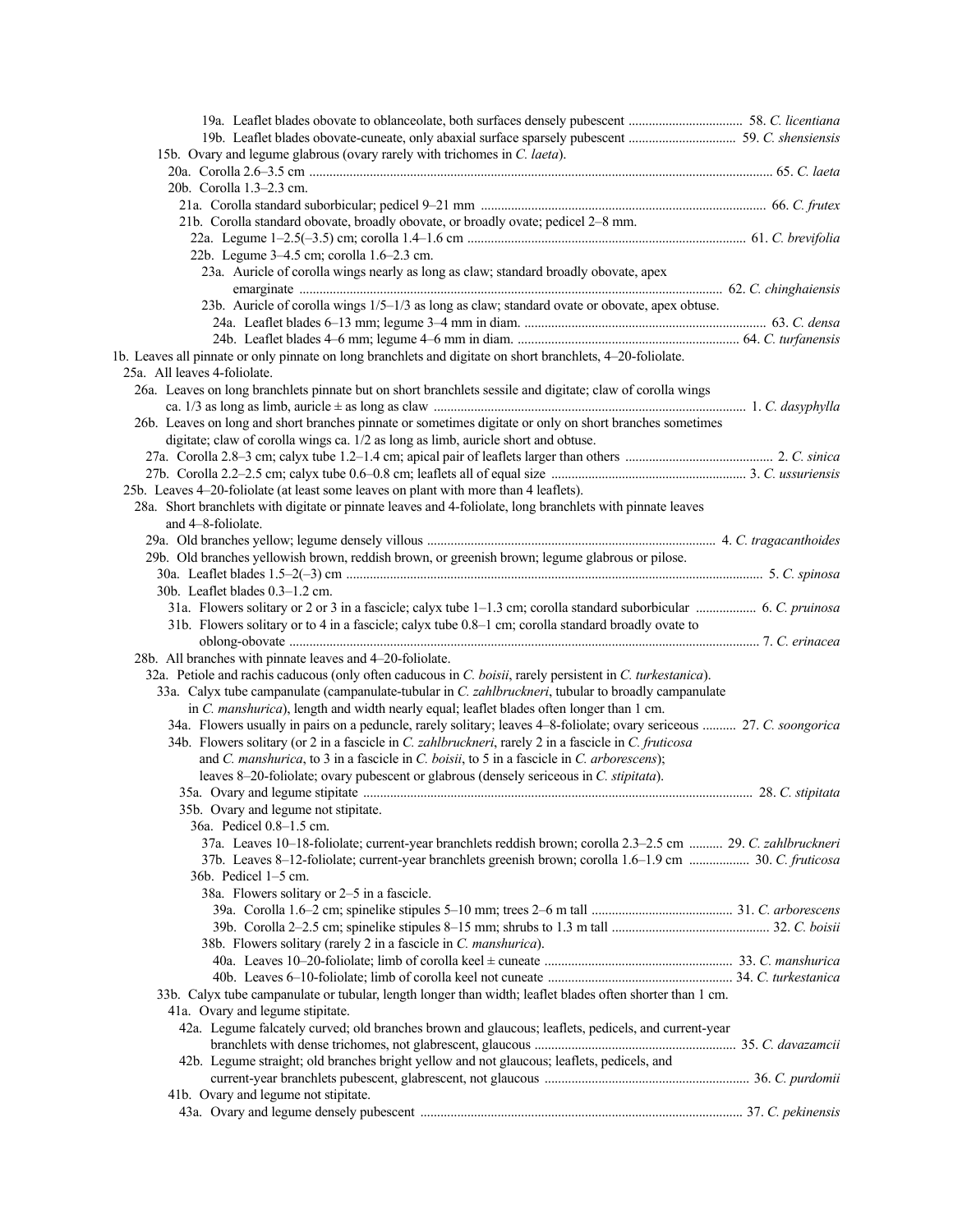| 43b. Ovary and legume glabrous, rarely sparsely pubescent.                                                                                                                                                                     |  |
|--------------------------------------------------------------------------------------------------------------------------------------------------------------------------------------------------------------------------------|--|
| 44a. Spinelike stipules 10–13 mm; claw of corolla wings ca. 1/3 as long as limb; leaflet blades                                                                                                                                |  |
|                                                                                                                                                                                                                                |  |
| 44b. Spinelike stipules 1.5–7 mm; claw of corolla wings ca. 1/2 as long to almost as long as limb;                                                                                                                             |  |
| leaflet blades with trichomes (sometimes glabrous in C. microphylla).                                                                                                                                                          |  |
| 45a. Leaflet blades obovate, obovate-oblong, or rarely almost elliptic, apex obtuse, truncate, or                                                                                                                              |  |
| emarginate; legume cylindric, $4-5$ cm $\times$ 4-5 mm.                                                                                                                                                                        |  |
| 46a. Stipules usually obliquely erect; leaflet blades obovate to obovate-oblong, apex obtuse                                                                                                                                   |  |
|                                                                                                                                                                                                                                |  |
| 46b. Stipules $\pm$ deflexed hooklike; leaflet blades obovate to rarely almost elliptic, apex                                                                                                                                  |  |
|                                                                                                                                                                                                                                |  |
| 45b. Leaflet blades lanceolate to narrowly oblong or elliptic to obovate-elliptic, apex acute, obtuse,                                                                                                                         |  |
| rounded, or rarely truncate; legume lanceolate to oblong-lanceolate, $2-3.5$ cm $\times$ 5-7 mm.                                                                                                                               |  |
| 47a. Legume 2.5–3.5 cm × 5–6 mm; leaflet blades whitish green, both surfaces villous  41. C. liouana                                                                                                                           |  |
| 47b. Legume $2-2.5$ cm $\times$ 6-7 mm; leaflet blades whitish, both surfaces densely appressed                                                                                                                                |  |
|                                                                                                                                                                                                                                |  |
| 32b. Petiole and rachis persistent and spinelike at least on long branchlets.                                                                                                                                                  |  |
| 48a. Spinelike petiole and rachis persistent on long branchlets but caducous on short branchlets.                                                                                                                              |  |
| 49a. Leaves 4-10-foliolate manufacture and content and the set of the set of the set of the set of the set of the set of the set of the set of the set of the set of the set of the set of the set of the set of the set of th |  |
| 49b. Leaves 8–18-foliolate.                                                                                                                                                                                                    |  |
|                                                                                                                                                                                                                                |  |
| 50b. Leaflet blades obovate-oblong, oblong, or elliptic, apex obtuse or acute; calyx tube 0.8-1.2 cm.                                                                                                                          |  |
| 51a. Leaflet blade apices obtuse to acute; flowers solitary or in pairs on a peduncle; calyx tube                                                                                                                              |  |
|                                                                                                                                                                                                                                |  |
| 51b. Leaflet blade apices obtuse; flowers solitary, rarely in pairs on a peduncle; calyx tube                                                                                                                                  |  |
| yellowish brown; corolla standard either slightly emarginate or not at apex; wings                                                                                                                                             |  |
|                                                                                                                                                                                                                                |  |
| 48b. Spinelike petiole and rachis persistent on both long and short branchlets.                                                                                                                                                |  |
|                                                                                                                                                                                                                                |  |
| 52b. Corolla yellow (yellowish white with reddish claws in C. chumbica, yellow but standard                                                                                                                                    |  |
| sometimes purple in C. roborovskyi); calyx tube 0.7–1.5 cm (to 2.1 cm in C. pleiophylla).                                                                                                                                      |  |
|                                                                                                                                                                                                                                |  |
| 53b. Corolla standard glabrous on both surfaces.                                                                                                                                                                               |  |
| 54a. Ovary glabrous or nearly so.                                                                                                                                                                                              |  |
| 55a. Leaflet blades lanceolate to oblanceolate, $8-15 \times 3-6$ mm; legume lanceolate to narrowly                                                                                                                            |  |
|                                                                                                                                                                                                                                |  |
|                                                                                                                                                                                                                                |  |
| 54b. Ovary distinctly pubescent.                                                                                                                                                                                               |  |
| 56a. Corolla wings narrowly cuneate, auricle short to inconspicuous.                                                                                                                                                           |  |
| 57a. Standard oblong; calyx tubular, ca. 1 cm; leaves 6(or 8)-foliolate; leaflet blades oblong,                                                                                                                                |  |
|                                                                                                                                                                                                                                |  |
| 57b. Standard suborbicular; calyx campanulate, ca. 1.7 cm; leaves 8-10-foliolate; leaflet                                                                                                                                      |  |
|                                                                                                                                                                                                                                |  |
| 56b. Corolla wings not cuneate, with a distinct auricle.                                                                                                                                                                       |  |
| 58a. Legume inside glabrous.                                                                                                                                                                                                   |  |
|                                                                                                                                                                                                                                |  |
| 59b. Leaves 6-14-foliolate, all nearly equal.                                                                                                                                                                                  |  |
| 60a. Leaf rachis 1-2.5 cm; calyx tube 10-12 mm; auricle of corolla wings slightly shorter                                                                                                                                      |  |
|                                                                                                                                                                                                                                |  |
| 60b. Leaf rachis $2-3(-6.5)$ cm; calyx tube $7-10$ mm; auricle of corolla wings only                                                                                                                                           |  |
|                                                                                                                                                                                                                                |  |
| 58b. Legume inside with trichomes.                                                                                                                                                                                             |  |
|                                                                                                                                                                                                                                |  |
| 61b. Leaf rachis neither glaucous nor whitish pubescent.                                                                                                                                                                       |  |
| 62a. Shrubs less than 30 cm tall; claw of corolla wing as long as or longer than limb.                                                                                                                                         |  |
| 63a. Shrubs cushion-shaped; leaflet blades linear, 8-12 mm; flowers subsessile;                                                                                                                                                |  |
|                                                                                                                                                                                                                                |  |
| 63b. Shrubs caespitose but not cushion-shaped; leaflet blades oblong-elliptic,                                                                                                                                                 |  |
|                                                                                                                                                                                                                                |  |
| 62b. Shrubs more than 40 cm tall; claw of corolla wing shorter than limb.                                                                                                                                                      |  |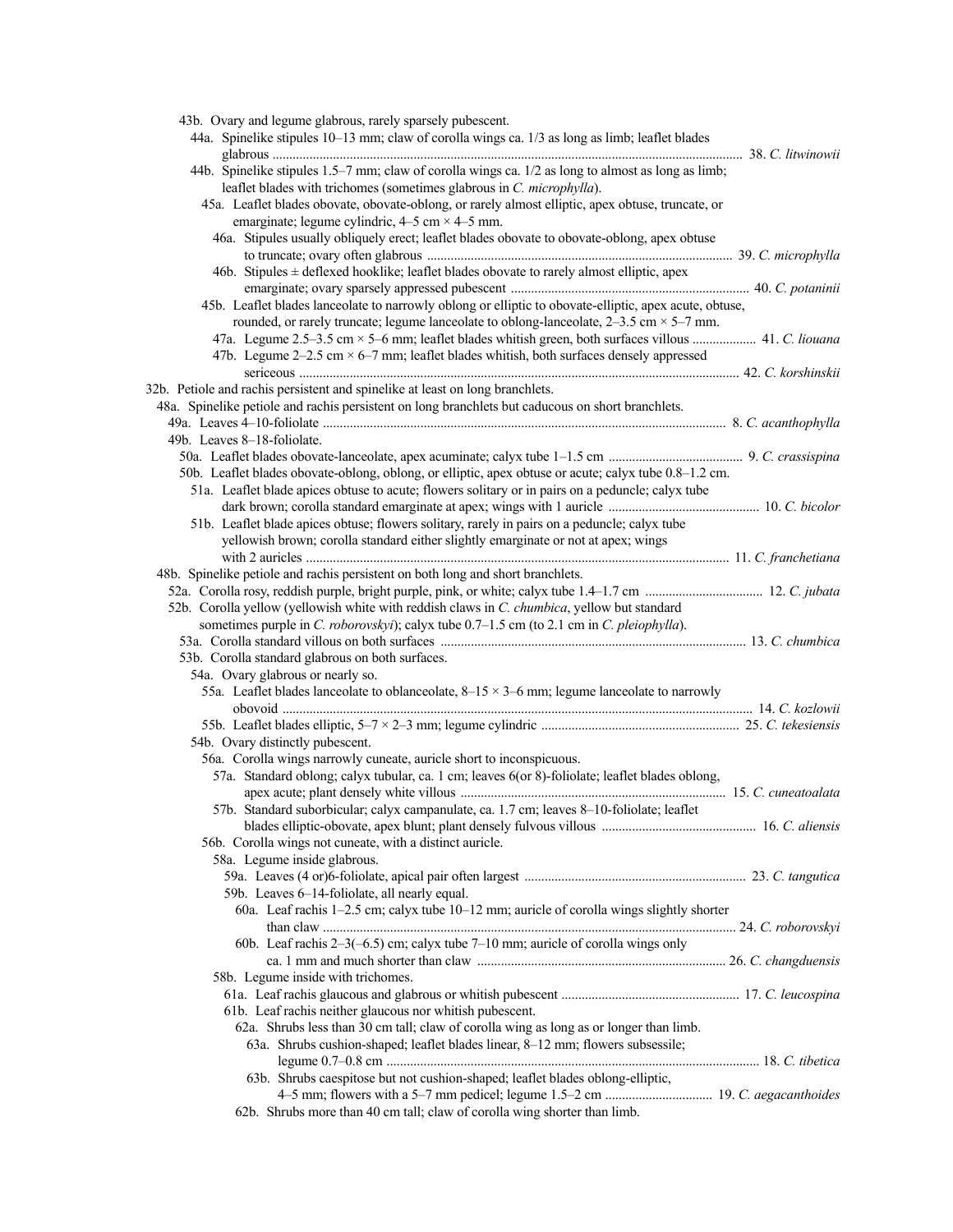| 64b. Pedicel 2–4 mm; calvx 1–1.3 cm; legume $1.5-2.5$ cm.                                                  |  |
|------------------------------------------------------------------------------------------------------------|--|
| 65a. Leaves (4 or)6- or 8(or 10)-foliolate; leaflet blades elliptic to obovate, pubescent                  |  |
| on both surfaces; claw of corolla keel shorter than limb; legume lanceolate to                             |  |
|                                                                                                            |  |
| 65b. Leaves 8–12-foliolate; leaflet blades oblong, narrowly oblong, or obovate-oblong,                     |  |
| pubescent only on abaxial surface; claw of corolla keel longer than limb;                                  |  |
|                                                                                                            |  |
| <b>Ila Pojarkova in Komarov. Fl. URSS 11:</b><br>2. Caragana sinica (Buc'hoz) Rehder, J. Arnold Arbor, 22: |  |

**1. Caragana dasyphylla** Pojarkova in Komarov, Fl. URSS 11: 400. 1945.

### 粗毛锦鸡儿 cu mao jin ji er

锦鸡儿 jin ji er

576. 1941.

Shrubs to 30 cm tall. Bark grayish brown to bright brown. Leaves 4-foliolate, pinnate on long branchlets, digitate and sessile on short branchlets; petiole 0.8–1.5 cm on long branchlets, persistent; leaflet blades oblanceolate to obovate,  $3-12 \times 2-3$ mm, both surfaces appressed pubescent, base cuneate, apex rounded to truncate. Flowers solitary. Pedicel 2–4 mm, articulate basally. Calyx tube tubular-campanulate, 6–7 mm. Corolla yellow, 1.6–1.8 cm; standard suborbicular to broadly ovate; wings with claw ca.  $1/3$  as long as limb, auricle  $\pm$  as long as claw; keel claw ca. 1/2 as long as limb, auricle small. Ovary glabrous. Legume cylindric, 2–3.5 cm, glabrous. Fl. Apr–May, fr. Jun–Jul.

● Valleys, riverbanks, slopes; 1200–2800 m. Xinjiang.

*Robinia sinica* Buc'hoz, Pl. Nouv. Decouv. 24. 1784; *Caragana chamlagu* Lamarck; *C. longiunguiculata* C. W. Chang; *C. rosea* Turczaninow ex Maximowicz var. *longiunguiculata* (C. W. Chang) Y. X. Liou.

Shrubs to 2 m tall. Bark dark brown. Current-year branchlets glabrous. Leaves pinnate or sometimes digitate, 4-foliolate; petiole and rachis 0.7–1.5(–2.5) cm, caducous or persistent; leaflet blades obovate to oblong-obovate,  $1-3.5 \times 0.5-1.5$  cm, apical pairs often largest, apex rounded and mucronate. Flowers solitary. Pedicel ca. 1 cm, articulate at middle. Calyx tube campanulate, 1.2–1.4 cm. Corolla yellow, 2.8–3 cm; standard narrowly obovate, claw short; wings basally auriculate, claw nearly as long as limb; keel broadly blunt. Ovary glabrous. Legume cylindric, 3–3.5 cm. Fl. Apr–May, fr. Jul. 2*n* = 16, 24.

Mountain hills; below 400–1800 m. Anhui, Fujian, S Gansu, Guangxi, Guizhou, Hebei, Henan, Hubei, Hunan, Jiangsu, Jiangxi, Liaoning, Shaanxi, Shandong, Sichuan, Yunnan, Zhejiang [Korea; cultivated and naturalized in Japan].

**3. Caragana ussuriensis** (Regel) Pojarkova in Komarov, Fl. URSS 11: 395. 1945.

### 乌苏里锦鸡儿 wu su li jin ji er

*Caragana frutescens* Linnaeus var. *ussuriensis* Regel, Mém. Acad. Imp. Sci. Saint Pétersbourg, Sér. 7, 4(1): 44. 1862.

Shrubs to 2 m tall. Bark dark brown. Current-year branchlets brown, glabrous. Leaves pinnate, on short branchlets sometimes digitate, 4-foliolate; petiole and rachis 2–15 mm, often caducous; leaflet blades oblong-obovate to oblanceolate, 10–17  $\times$  4–7 mm, base cuneate, apex rounded to mucronate. Flowers solitary or rarely 2 in a fascicle. Pedicel 1.2–2 cm, articulate apically from middle. Calyx tube campanulate,  $6-8 \times 4-5$  mm. Corolla yellow, later becoming reddish; standard narrowly obovate, 2.2–2.5 cm, apex slightly emarginate; wings with claw ca. 1/2 as long as limb, auricle small and obtuse; keel claw ca. 1/2 as long as limb, auricle small. Ovary glabrous. Legume 3–3.5 cm, slightly compressed. Fl. May–Jun, fr. Jul–Aug. 2*n* = 16, 48.

Hillsides; below 100 m. SE Heilongjiang [Russia (Far East)].

**4. Caragana tragacanthoides** (Pallas) Poiret in Lamarck, Encycl., Suppl. 2: 90. 1811.

## 中亚锦鸡儿 zhong ya jin ji er

*Robinia tragacanthoides* Pallas, Nova Acta Acad. Sci. Imp. Petrop. Hist. Acad. 10: 371. 1797; *Caragana hololeuca* Bunge ex Komarov.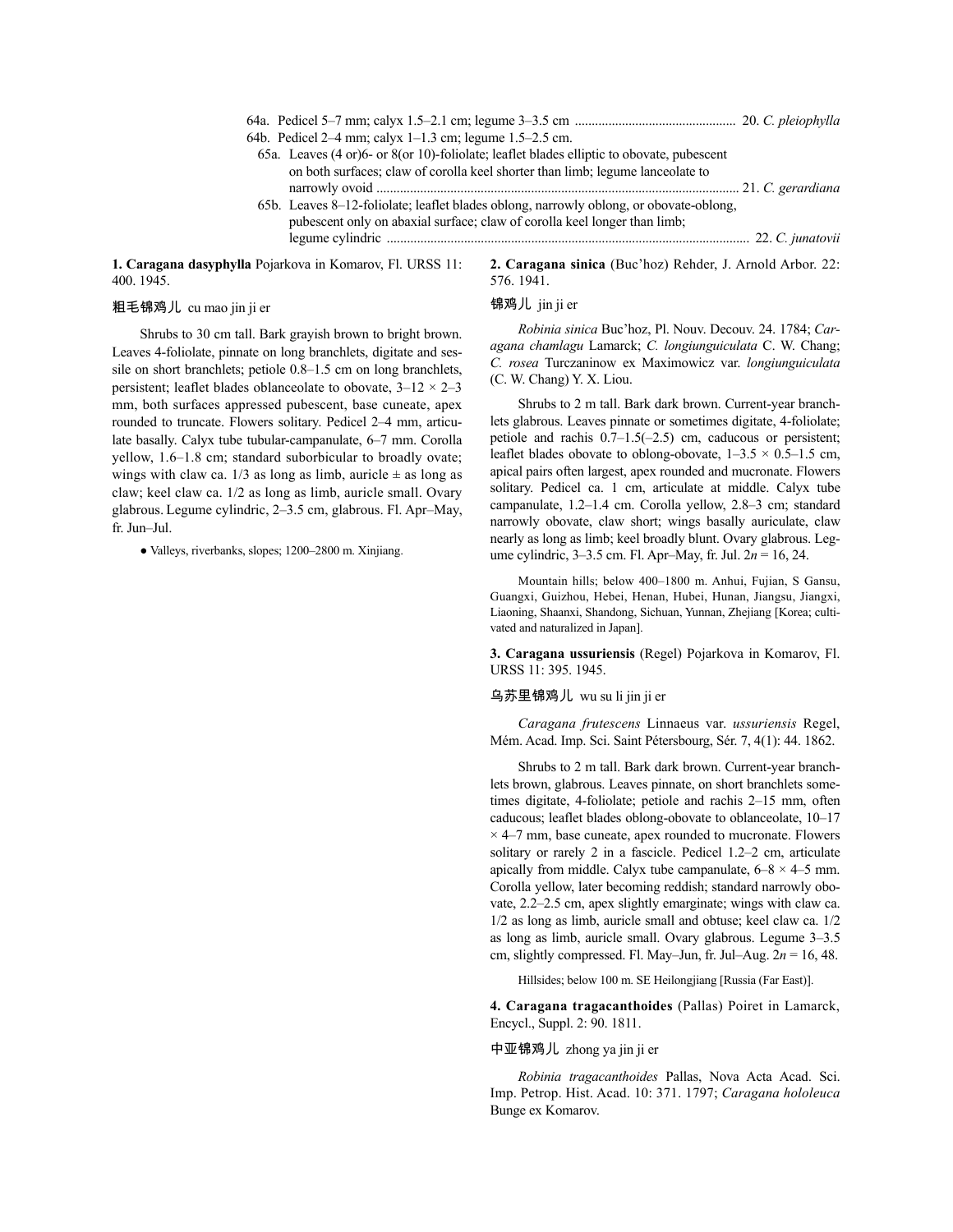Shrubs to 1 m tall. Old branches yellow. Leaves pinnate on long branchlets and 4- or 6-foliolate, pinnate or digitate on short branchlets and 4-foliolate; petiole and rachis 0.8–2.5 cm, arched to spreading, and persistent on long branchlets, 5–12 mm and persistent or caducous on short branchlets; leaflet blades narrowly oblanceolate to elliptic-lanceolate,  $6-12(-15) \times (1.5-2)$ 4 mm. Flowers solitary. Pedicel 2.5–4 mm, articulate basally. Calyx tube tubular, 1–1.2 cm. Corolla yellow, 2–2.2 cm; standard obovate, claw  $\pm$  as long as limb; wings with claw  $\pm$  as long as limb, auricle ca. 1/2 as long as or slightly shorter than claw; keel claw  $\pm$  as long as limb, auricle short. Ovary densely pubescent. Legume cylindric, 1.2–2.5(–3) cm, densely villous. Fl. May, fr. Jul.

Rocky slopes in mountains, scrub in mixed steppes; 700–1300 m. Xinjiang [Kazakhstan, Mongolia, Russia].

Only the typical variety occurs in China. *Caragana tragacanthoides* var. *himalaica* Komarov occurs in Kashmir and Nepal, but its taxonomic status is uncertain.

Plants misidentified as *Caragana bongardiana* (Fischer & C. A. Meyer) Pojarkova in FRPS (42(1): 35. 1993) belong here.

**5. Caragana spinosa** (Linnaeus) Hornemann, Hort. Bot. Hafn. 2: 694. 1815.

### 多刺锦鸡儿 duo ci jin ji er

*Robinia spinosa* Linnaeus, Mant. Pl. 2: 269. 1771.

Shrubs to 50 cm tall. Old branches yellowish brown; branchlets reddish brown, pubescent when young. Leaves clustered, pinnate and 6-foliolate on long branchlets, digitate and 4 foliolate on short branchlets; petiole 2–3 mm or absent; rachis 1–5 cm and persistent on long branchlets; leaflet blades narrowly oblanceolate to linear,  $1.5-2(-3)$  cm  $\times$  2-4 mm, appressed pubescent. Flowers solitary or 2 in a fascicle. Pedicel 2–4 mm, articulate basally. Calyx tube tubular, 7–10 mm. Corolla yellow, 2–2.2 cm; standard obovate, claw 3–4 mm, apex obtuse; wings with claw  $\pm$  as long as limb, scarcely auricled; keel claw  $\pm$  as long as limb, auricle absent, apex acute. Ovary glabrous. Legume 2–2.5 cm  $\times$  3–4 mm, glabrous. Fl. Jun–Jul, fr. Sep.  $2n =$ 32.

Hillsides, riversides, bottomlands; 1200–1300 m. Xinjiang [Kazakhstan, Mongolia, Russia (Siberia)].

**6. Caragana pruinosa** Komarov, Trudy Imp. S.-Peterburgsk. Bot. Sada 29: 265. 1909.

#### 粉刺锦鸡儿 fen ci jin ji er

Shrubs to 1 m tall. Old branches greenish brown to yellowish brown; current-year branchlets brown, pubescent when young. Leaves pinnate on long branchlets and 4- or 6-foliolate, digitate on short branchlets and 4-foliolate; petiole and rachis 1–2 cm and persistent on long branchlets, 3–7 mm and caducous on short branchlets; leaflet blades oblanceolate to obovatelanceolate,  $5-10 \times 1-3$  mm, apex acute to obtuse. Flowers solitary or to 3 in a fascicle. Pedicel 2–3 mm, articulate basally. Calyx tube tubular, 1–1.3 cm. Corolla yellow; standard suborbicular, 2.2–2.7 cm, claw narrow; wings linear, claw  $\pm$  as long as limb, auricle ca. 1 mm; keel scarcely auriculate, apex acute to rounded. Ovary pilose or rarely glabrous. Legume cylindric, 1.5–2 cm, pilose or rarely glabrous. Fl. May, fr. Jul.

Dry hillsides; 1900–3100 m. Xinjiang [Kazakhstan, Kyrgyzstan].

**7. Caragana erinacea** Komarov, Trudy Imp. S.-Peterburgsk. Bot. Sada 29: 268. 1909.

#### 川西锦鸡儿 chuan xi jin ji er

*Caragana maximovicziana* Komarov; *C. spinifera* Komarov.

Shrubs to 60 cm tall. Old branches greenish brown; current-year branchlets yellowish brown to reddish brown. Leaves pinnate on long branches and 4–8-foliolate, digitate on short branches and 4-foliolate; petiole and rachis 1.5–2 cm and persistent on long branchlets, 2–15 mm and persistent or caducous on short branchlets; leaflet blades linear-oblanceolate to obovate-oblong,  $3-12 \times 1-2.5$  mm, abaxially pilose, adaxially glabrous, apex acute. Flowers solitary or to 4 in a fascicle. Pedicel very short, appressed pubescent or glabrous. Calyx tube tubular, 8–10 mm. Corolla yellow but standard sometimes reddish purple, 1.8–2.5 cm; standard broadly ovate to oblong-obovate; wings with claw  $\pm$  as long as limb, auricle very small; keel with claw longer than limb. Ovary glabrous or sparsely to densely pubescent. Legume 1.5–2 cm, glabrous or pilose. Fl. May–Jun, fr. Jul–Sep.  $2n = 16^*$ ,  $32^*$ .

● Forest margins, slopes in grasslands, riverbanks, sand dunes; 2000–4600 m. Gansu, Ningxia, Qinghai, W Sichuan, Xizang, NW Yunnan.

**8. Caragana acanthophylla** Komarov, Trudy Imp. S.-Peterburgsk. Bot. Sada 29: 311. 1909.

### 刺叶锦鸡儿 ci ye jin ji er

*Caragana acanthophylla* subsp. *macrocalyx* Yakovlev; *C. arcuata* Y. X. Liou.

Shrubs to 1.5 m tall. Bark dark gray. Current-year branchlets bright brown. Leaves pinnate, 4–10-foliolate; petiole and rachis 1.5–4 cm, persistent on long branchlets, caducous on short branchlets; leaflet blades obovate, narrowly obovate, or oblong,  $4-12 \times 3-5$  mm, glabrous or appressed pubescent, apex obtuse. Flowers solitary, very rarely 2 in a fascicle. Pedicel 1– 2.5 cm, articulate apically or basally from middle. Calyx tube campanulate-tubular, 6–10 mm. Corolla yellow, 2.6–3 cm; standard broadly ovate; wings oblong, claw 1/3–1/2 as long as limb, auricle dentiform; keel with claw ca. 3/4 as long as limb, auricle small. Ovary glabrous. Legume 2–3 cm, glabrous. Fl. Apr–May, fr. Jul.  $2n = 16$ .

Hillsides, river valleys, sandy areas; 1000–1300 m. Xinjiang [Kazakhstan, Kyrgyzstan, Tajikistan, Uzbekistan].

*Caragana arcuata* is known only from the type, and it is obviously related to *C. acanthophylla*. The type specimen is depauperate, with only a few leaflets remaining and with a branch probably from the lower part of an old stem. A field study has not found any materials to support this species, thus it is treated here as a synonym of *C. acanthophylla*.

**9. Caragana crassispina** C. Marquand, J. Linn. Soc., Bot. 48: 170. 1929.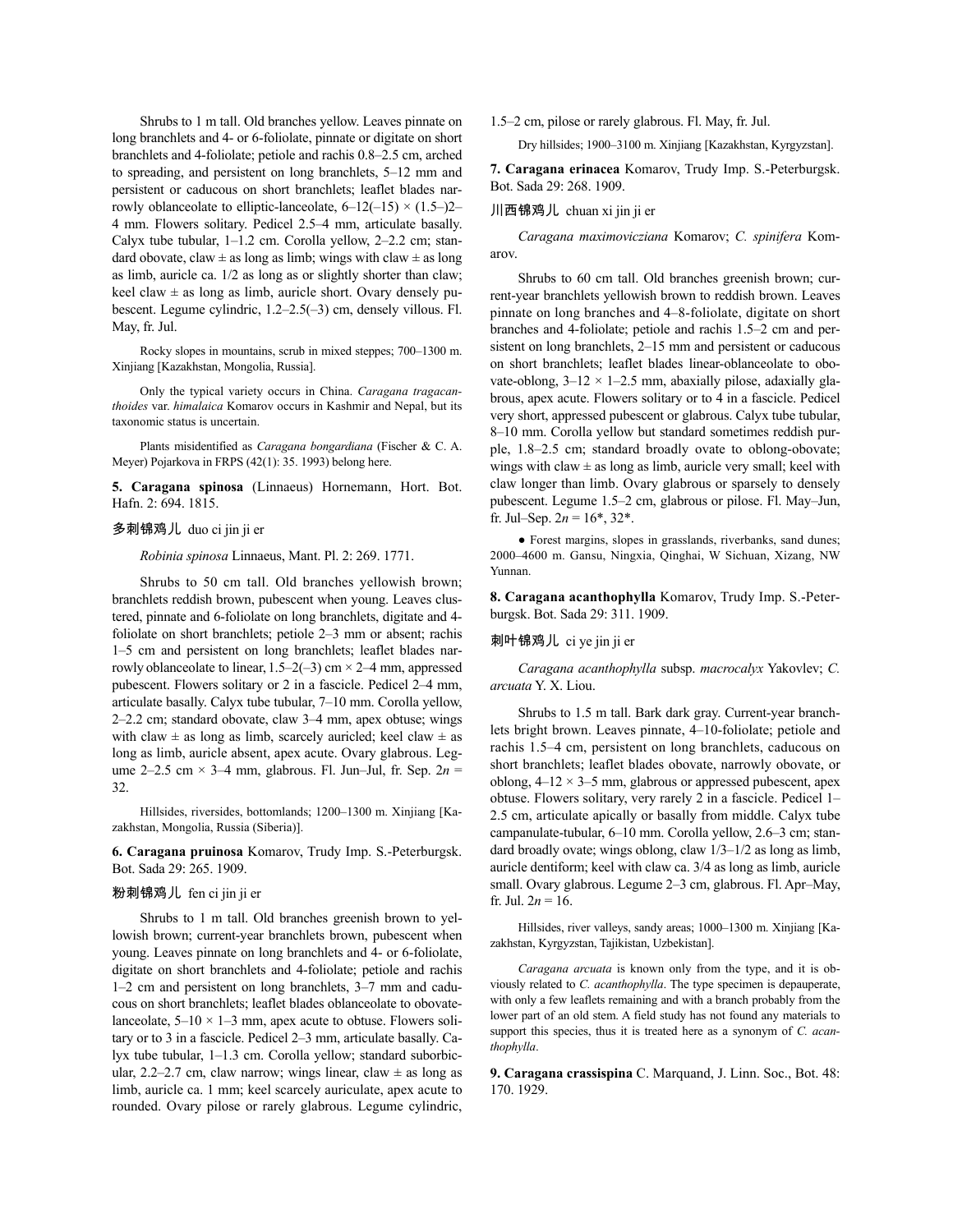### 粗刺锦鸡儿 cu ci jin ji er

Shrubs to 1.2 m tall. Leaves pinnate, ca. 10-foliolate; petiole and rachis  $4-7$  cm  $\times$  ca. 2 mm, persistent on long branchlets, caducous on short branchlets; leaflet blades obovate-lanceolate,  $7-15 \times 5-7$  mm, abaxially pubescent, apex acuminate. Flowers solitary. Calyx tube tubular-campanulate, 1–1.5 cm, base subgibbous. Corolla bright yellow but standard yellow to orangish yellow; standard suborbicular, ca. 2.5 cm; wings bright yellow, limb ca.  $12 \times 4$ –6 mm, auricle curved and slightly longer than claw; keel with a broad auricle. Ovary densely villous. Legume linear, ca. 3 cm, densely villous. Fl. Jun–Jul, fr. Aug–Sep.  $2n = 16$ .

Woodlands, scrub; 2900–3100 m. Xizang [Nepal].

**10. Caragana bicolor** Komarov, Trudy Imp. S.-Peterburgsk. Bot. Sada 29: 299. 1909.

### 二色锦鸡儿 er se jin ji er

?*Caragana limprichtii* Harms.

Shrubs to 3 m tall. Old branches grayish brown to dark gray; current-year branchlets brown. Leaves pinnate, 8–16 foliolate; petiole and rachis 1.5–5 cm, persistent on long branchlets, caducous on short branchlets; leaflet blades obovate-oblong to elliptic,  $3-8 \times 2-4$  mm, appressed pubescent when young but later only abaxially pilose, apex obtuse to acute. Flowers solitary or in pairs on a peduncle. Pedicel 1–2 cm, articulate near middle. Calyx tube dark brown, campanulate, 0.8–1.2 cm. Corolla yellow but standard violet-purple when dry, 2–2.2 cm; standard obovate, claw ca. 1/2 as long as limb, apex emarginate; wings with claw shorter than limb, auricle 1, slender, and slightly shorter than claw; keel with a claw  $\pm$ as long as limb, auricle dentiform and small. Ovary densely pubescent. Legume cylindric, 3–4 cm, outside pilose, inside densely pubescent, apex acuminate. Fl. Jun–Jul, fr. Sep–Oct. 2*n*  $= 16*$ .

● Slopes, scrub in mixed forests; 2400–3600 m. W Sichuan, E Xizang, NW Yunnan.

*Caragana limprichtii* from E Xizang may be conspecific with this species but needs to be studied further.

**11. Caragana franchetiana** Komarov, Trudy Imp. S.-Peterburgsk. Bot. Sada 29: 300. 1909.

### 云南锦鸡儿 yun nan jin ji er

Shrubs to 3 m tall. Old branches grayish brown; young branchlets brown. Leaves pinnate, 10–18-foliolate; petiole and rachis 2–5 cm, persistent on long branchlets, caducous on short branchlets; leaflet blades obovate-oblong to oblong,  $5-9 \times 3-$ 3.5 mm, pubescent when young, apex obtuse. Flowers solitary or rarely in pairs on a peduncle. Pedicel 0.5–2 cm, articulate basally from middle. Calyx tube yellowish brown, tubular, 0.8– 1.2 cm, base gibbous. Corolla yellow but standard sometimes purple; standard suborbicular to obovate, ca. 2.3 cm, apex emarginate or not; wings with claw slightly shorter than limb, auricles 2, basal auricle  $\pm$  as long as claw, apical auricle dentiform or ca. 5 mm; keel with claw  $\pm$  as long as limb, apex obtuse, auricle dentiform. Ovary densely pubescent. Legume cylindric, 2–4.5(–5) cm, outside appressed pubescent, inside brown tomentose. Fl. May–Jun, fr. Jul–Aug.  $2n = 16^*$ .

• Slopes, forest margins; 2800–4000 m. SW and W Sichuan, Xizang, N and NW Yunnan.

| 1a. Corolla standard suborbicular, apex |  |
|-----------------------------------------|--|
| not emarginate; wings with apical       |  |
|                                         |  |
| 1b. Corolla standard obovate, apex      |  |
| slightly emarginate; wings with         |  |
|                                         |  |

#### **11a. Caragana franchetiana** var. **franchetiana**

云南锦鸡儿(原变种) yun nan jin ji er (yuan bian zhong)

*Caragana gerardiana* Bentham var. *glabrescens* Franchet; ?*C. oreophila* W. W. Smith.

Corolla standard suborbicular, apex not emarginate; wings with apical auricle dentiform.

● Slopes in scrub, under trees at forest margins; 2800–4000 m. SW and W Sichuan, Xizang, N and NW Yunnan.

*Caragana oreophila* from NW Yunnan may be conspecific with this species but needs to be studied further.

**11b. Caragana franchetiana** var. **gyirongensis** (C. C. Ni) Y. X. Liou, Fl. Reipubl. Popularis Sin. 42(1): 25. 1993.

#### 吉隆锦鸡儿 ji long jin ji er

*Caragana gyirongensis* C. C. Ni, Acta Phytotax. Sin. 18: 367. 1980; *C. jilungensis* C. C. Ni.

Corolla standard obovate, apex slightly emarginate; wings with apical auricle ca. 5 mm.

● Mountain slopes; ca. 2900 m. Xizang (Gyirong).

**12. Caragana jubata** (Pallas) Poiret in Lamarck, Encycl., Suppl. 2: 89. 1811.

### 鬼箭锦鸡儿 gui jian jin ji er

Shrubs 0.3–2 m tall. Bark dark brown, dark gray, or grayish brown. Leaves pinnate, 8–12-foliolate; petiole and rachis 5–7 cm, persistent; leaflet blades oblong,  $11-15 \times 4-6$  mm, base rounded, apex rounded to acute. Flowers solitary. Pedicel ca. 0.5 mm, articulate basally. Calyx tube tubular, 1.4–1.7 cm. Corolla rosy, reddish purple, bright purple, pink, or white, 2.5– 3.9 cm; standard broadly ovate; wings oblong, claw 2/3–3/4 as long as limb, auricles 1 or 2 and linear, subulate, or triangular. Ovary villous. Legume to 3 cm, densely villous. Fl. Jun–Jul, fr. Aug–Sep.  $2n = 16$ .

Slopes, forest margins; 2400–4700 m. Gansu, Hebei, Nei Mongol, Ningxia, Qinghai, N Shaanxi, Shanxi, Sichuan, Xinjiang, Xizang, N Yunnan [Bhutan, India (Sikkim), Mongolia, Nepal, E Russia].

The distribution of this species is wide. The morphological characters are variable and are found under several varieties.

### 1a. Corolla wings with auricle on claw;

flowers reddish purple ............................. 12d. var. *recurva*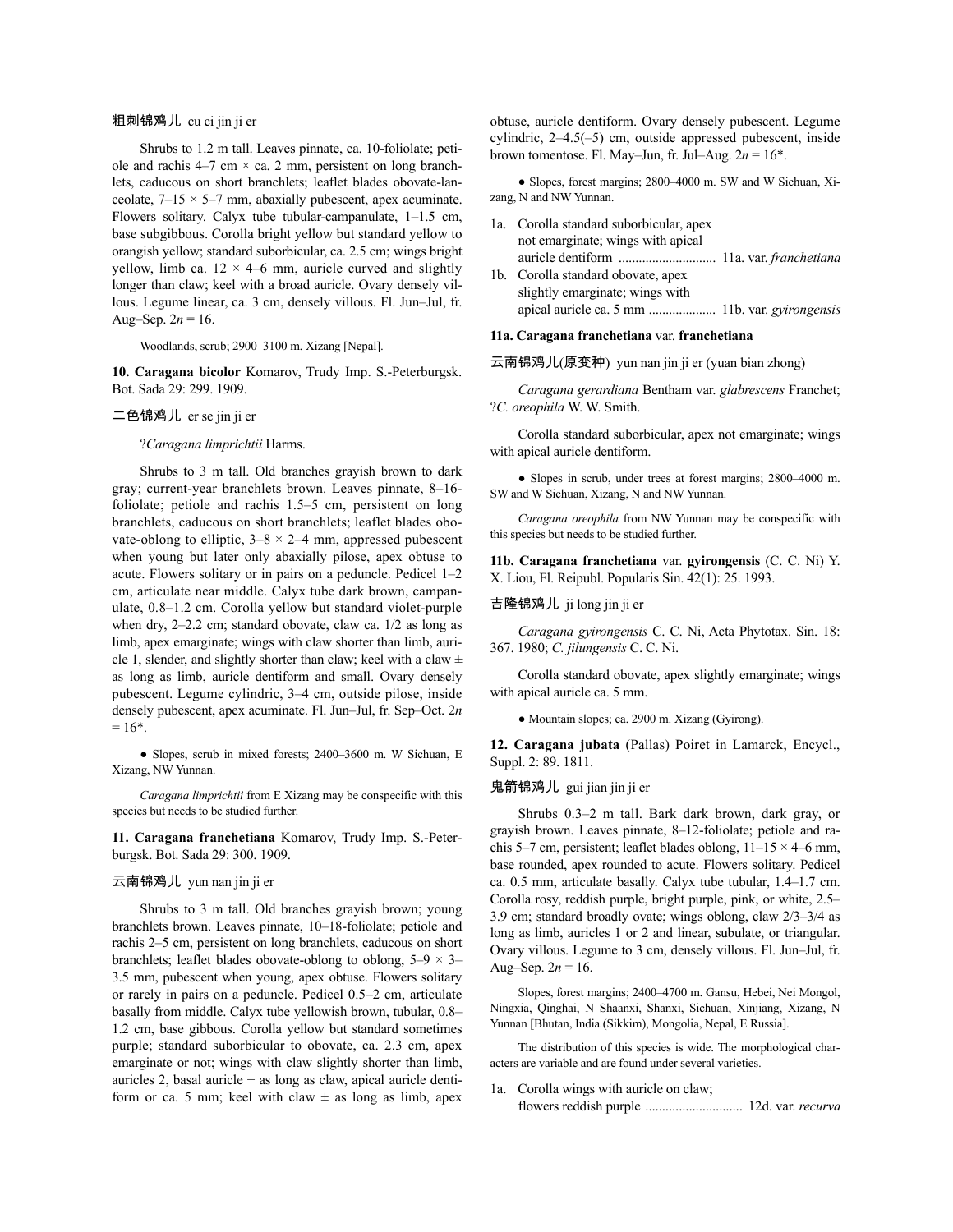- 1b. Corolla wings with auricle on limb; flowers rosy.
	- 2a. Corolla wings with 1 auricle ............. 12a. var. *jubata*
	- 2b. Corolla wings with 2 auricles. 3a. Corolla wings with auricles
		- subulate to triangular ....... 12b. var. *czetyrkininii* 3b. Corolla wings with auricles
		- linear ....................................... 12c. var. *biaurita*

# **12a. Caragana jubata** var. **jubata**

# 鬼箭锦鸡儿(原变种) gui jian jin ji er (yuan bian zhong)

*Robinia jubata* Pallas, Nova Acta Acad. Sci. Imp. Petrop. Hist. Acad. 10: 370. 1797; *Caragana jubata* f. *seczuanica* Komarov.

Corolla rosy; wings with 1 auricle on limb.  $2n = 16$ .

Slopes, forest margins; 2400–4700 m. Gansu, Hebei, W Nei Mongol, Ningxia, Qinghai, N Shaanxi, Shanxi, Sichuan, Xinjiang, Xizang, N Yunnan [Bhutan, India (Sikkim), Mongolia, Nepal, E Russia].

**12b. Caragana jubata** var. **czetyrkininii** (Sanchir) Y. X. Liou, Acta Phytotax. Sin. 22: 214. 1984.

### 浪麻鬼箭 lang ma gui jian

*Caragana czetyrkininii* Sanchir, Bot. Zhurn. (Moscow & Leningrad) 59: 232. 1974; *C. forrestii* Sanchir.

Corolla wings with 2 auricles, basal auricle linear and slightly shorter than claw, apical auricle subulate to triangular and  $1-2$  mm.

● Slopes; 3800–4400 m. Qinghai, Xizang, NW Yunnan.

**12c. Caragana jubata** var. **biaurita** Y. X. Liou, Acta Phytotax. Sin. 22: 214. 1984.

# 两耳鬼箭 liang er gui jian

Leaflet blades 5–7 mm wide. Corolla 3.6–3.9 cm; wings with 2 auricles, longest auricle linear and 2–6 mm.

● Slopes; 3000–4700 m. Hebei (Zhuolu), Nei Mongol, Ningxia, Qinghai, S Xinjiang.

**12d. Caragana jubata** var. **recurva** Y. X. Liou, Acta Phytotax. Sin. 22. 214. 1984.

### 弯耳鬼箭 wan er gui jian

Corolla reddish purple, ca. 2.5 cm; wings with auricle on claw and recurved.

● Slopes; 2700–4600 m. Gansu, Ningxia, Qinghai, W Sichuan, E Xizang.

**13. Caragana chumbica** Prain, J. Asiat. Soc. Bengal, Pt. 2, Nat. Hist. 66: 370. 1897.

#### 高山锦鸡儿 gao shan jin ji er

*Caragana alpina* Y. X. Liou.

Shrubs to 1.5 m tall. Old branches dark brown to yellowish brown; current-year branchlets densely villous. Leaves pinnate, 6-foliolate; petiole and rachis 2.5–6 cm, persistent, densely villous when young; leaflet blades linear to narrowly lanceolate,  $12-16 \times 2-3$  mm, villous on both surfaces, apex acute. Flowers solitary. Pedicel 3–4 mm, articulate basally. Calyx tube campanulate-tubular, ca. 8 mm. Corolla yellowish white but petal claws reddish, 2.4–2.5 cm; standard suborbicular, both surfaces villous, claw ca. 1/2 as long as limb; wings with claw ca. 2/5 as long as limb, auricles 2, basal auricle slightly longer than claw, apical auricle triangular to dentiform; keel with claw slightly shorter than limb, auricle not prominent. Ovary densely villous. Legume 2–3 cm, densely villous. Fl. Jun, fl. Jul.

Rocky slopes of alpine mountains; 4600–5000 m. S Xizang [India (Sikkim), Nepal].

Treated as a synonym of *Caragana jubata* by Grierson and Long (Fl. Bhutan 1(3): 713. 1987), this species may just represent a highelevation form of *C. jubata*.

**14. Caragana kozlowii** Komarov, Trudy Imp. S.-Peterburgsk. Bot. Sada 29: 283. 1909.

### 沧江锦鸡儿 cang jiang jin ji er

*Caragana tangutica* Maximowicz var. *yushuensis* Y. H. Wu.

Shrubs to 1.5 m tall. Old branches grayish brown to brown. Leaves pinnate, (4 or)6(or 8)-foliolate; petiole and rachis 2–4 cm, persistent; leaflet blades lanceolate to oblanceolate, 8–15  $\times$ 3–6 mm, apex acute. Flowers solitary. Pedicel 1–6 mm, articulate basally. Calyx tube tubular-campanulate, 0.9–1.3 cm. Corolla yellow, (1.7–)2–2.3 cm; standard oblong-obovate, claw short, apex rounded; wings with claw as long as limb, auricle ca. 2 mm; keel with claw slightly longer than limb. Ovary glabrous. Legume lanceolate to narrowly ovoid, 2.5–3.5 cm, glabrous. Fl. May–Jul, fr. Aug–Sep.

● River basins, slopes; 3100–4300 m. S Qinghai, E Xizang.

According to the original diagnosis, the leaves have six or eight leaflets, but in the specimens we have seen, the leaflets are never more than six.

**15. Caragana cuneatoalata** Y. X. Liou, Acta Phytotax. Sin. 22: 212. 1984.

### 楔翼锦鸡儿 xie yi jin ji er

Shrubs to 2 m tall. Old branches bright brown; currentyear branchlets villous. Leaves pinnate, 6(or 8)-foliolate; petiole and rachis 2.5–3.5 mm, persistent; leaflet blades oblong,  $7-10 \times$ 2–3 mm, both surfaces villous, apex acute. Flowers solitary. Pedicel very short. Calyx tube tubular-campanulate, ca. 1 cm. Corolla 2.7–2.8 cm; standard oblong; wings cuneate, claw ca. 1/2 as long as limb, auricle inconspicuous; keel with claw slightly longer than limb. Ovary densely villous. Legume unknown. Fl. Jul–Aug.

● Slopes, river valleys; ca. 4700 m. Xizang.

This species is dubious in that it is known only from the type specimen.

**16. Caragana aliensis** Y. Z. Zhao, Kew Bull. 63: 345. 2008.

### 阿里锦鸡儿 a li jin ji er

Shrubs. Bark gray-brown; branches short and crowded together, cinereous. Stipules rufous, ovate, membranous,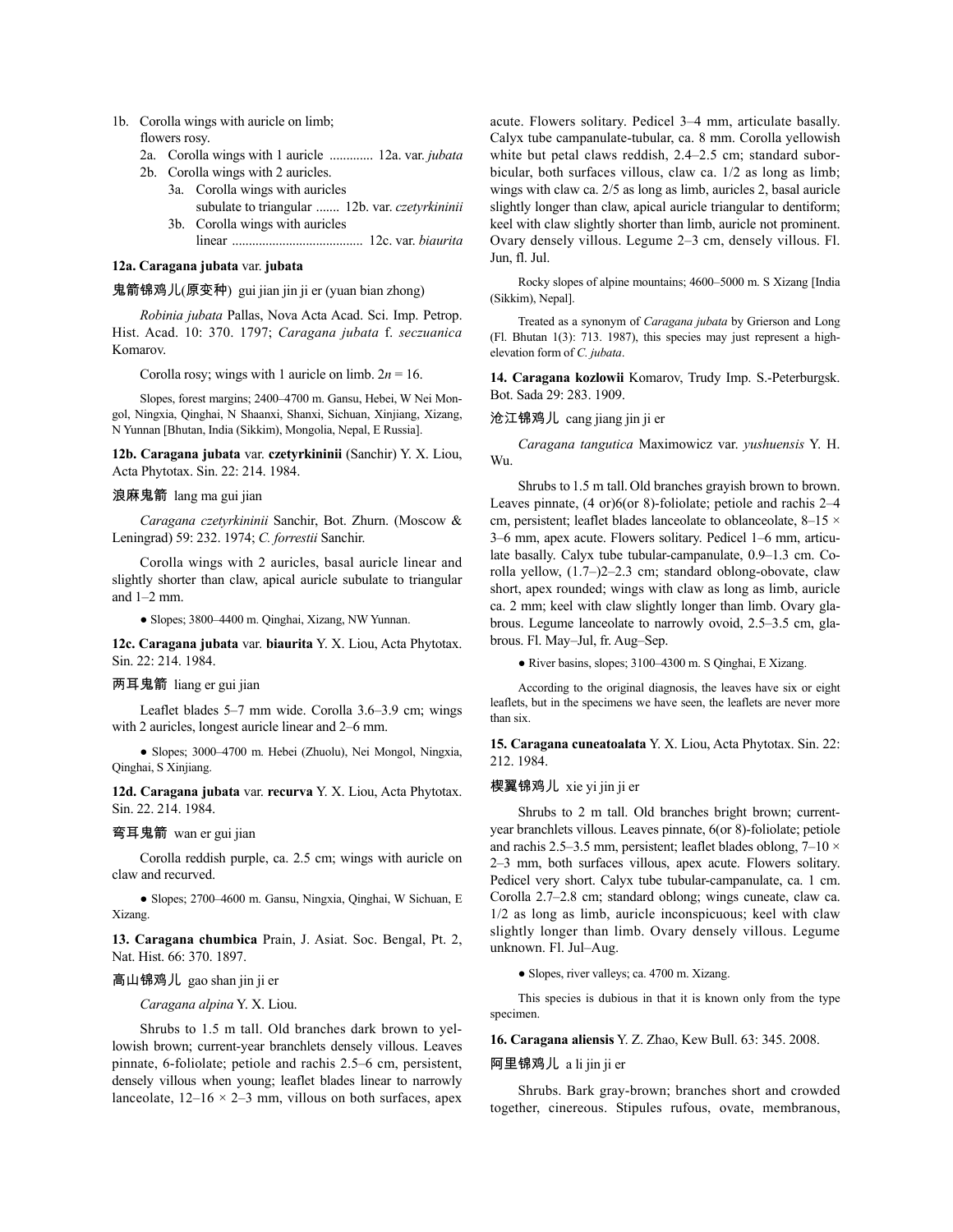densely fulvous villous. Leaves paripinnate, 8–10-foliolate; rachis persistent, rigid to springy, 2–4 cm; leaflet blades yellowish green, elliptic-obovate,  $6-10 \times 3-5$  mm, both surfaces densely fulvous villous, apex blunt. Flowers solitary, sessile. Calyx campanulate, ca.  $1.7 \times 0.7$  cm, densely fulvous villous; lobes triangular, ca. 6 mm. Corolla yellow; standard ca. 2.7 cm, limb nearly orbicular ca. 1.8 cm in diam., gradually narrowed at base to claw; wings ca. 2.6 cm, wider in upper part, claw ca. 1/2 as long as limb, auricle short, linear, incurved, ca. 1 mm; keel ca. 2.4 cm, claw slightly shorter than limb, auricle short, toothlike. Ovary densely fulvous villous outside, glabrous inside. Legume unknown.

#### ● Hillsides. Xizang (Zanda).

*Caragana aliensis* seems to be related to *C. aegacanthoides*, but whether the former species should be recognized or not requires further study. This treatment is based on the protologue; we have not seen the type specimen (at NWBI).

**17. Caragana leucospina** Komarov, Trudy Imp. S.-Peterburgsk. Bot. Sada 29: 281. 1909.

### 白刺锦鸡儿 bai ci jin ji er

Shrubs to 1 m tall. Bark yellowish gray. Leaves pinnate, 6–8-foliolate; petiole and rachis ca. 3 cm, persistent, glaucous, glabrous or white pubescent; leaflet blades narrowly elliptic to oblong-lanceolate,  $(5-)10-16(-17) \times 2-4.5(-5)$  mm, densely pubescent, apex rounded. Flowers solitary. Pedicel 4–6 mm, articulate basally. Calyx tube broadly tubular, ca. 1.3 cm. Corolla yellow, 2.5–3 cm; standard obovate, claw narrow; wings oblong, auricle shortly linear; keel base nearly truncate. Ovary densely pubescent. Legume 2–2.5 cm, outside pubescent, inside with trichomes. Fl. Jun, fr. Jul.

Slopes; 1200–2500 m. Xinjiang [Kyrgyzstan].

**18. Caragana tibetica** (Maximowicz ex C. K. Schneider) Komarov, Trudy Imp. S.-Peterburgsk. Bot. Sada 29: 282. 1909.

# 毛刺锦鸡儿 mao ci jin ji er

*Caragana tragacanthoides* (Pallas) Poiret var. *tibetica* Maximowicz ex C. K. Schneider, Ill. Handb. Laubholzk. 2: 100. 1907; *C. ordosica* Y. Z. Zhao, Zong Y. Zhu & L. Q. Zhao.

Shrubs to 30 cm tall, cushion-shaped. Old branches grayish yellow to grayish brown; current-year branchlets bright grayish brown, densely pubescent. Leaves pinnate, 6- or 8 foliolate; petiole and rachis 2–3.5 cm, persistent, densely pubescent when young; leaflet blades linear,  $8-12 \times 0.5-1.5$  mm, densely villous, apex acute. Flowers solitary, subsessile. Calyx tube tubular, 0.8–1.5 cm. Corolla yellow, 2.2–2.5 cm; standard obovate, claw ca. 1/2 as long as limb, apex slightly emarginate; wings with claw as long as or slightly longer than limb; keel with claw slightly longer than limb, auricle dentiform. Ovary densely pubescent. Legume ellipsoid, 7–8 mm, outside pubescent, inside tomentose. Fl. May–Jul, fr. Jul–Aug. 2*n* = 16.

Dry slopes, sandy areas; 1400–3500 m. Gansu, W Nei Mongol, Ningxia, Qinghai, N Shaanxi, W Sichuan, Xizang [Mongolia].

Y. Z. Zhao et al. (Bull. Bot. Res., Harbin 25: 385. 2005) believed that *Caragana ordosica* differs from this taxon by having leaflet blades involute, thus tubular in cross section, and auricle of corolla wings obtuse. However, from the general morphology, we believe it is conspecific with *C. tibetica*.

**19. Caragana aegacanthoides** (R. Parker) L. B. Chaudhary & S. K. Srivastava, Taiwania 52: 31. 2007.

# 萨迦锦鸡儿 sa jia jin ji er

*Astragalus aegacanthoides* R. Parker, Indian Forester 49: 78. 1923; *Caragana sajaensis* C. C. Ni.

Shrubs 6–10 cm tall, caespitose. Bark grayish yellow, glabrous. Branches short and dense, pubescent. Leaves pinnate, (6–)12- or 14(or 16)-foliolate; petiole and rachis 3–8 cm, persistent, densely pubescent when young, later glabrescent; leaflet blades oblong-elliptic,  $4-5 \times$  ca. 2 mm, both surfaces pubescent, apex emarginate to truncate. Flowers solitary. Pedicel 5–7 mm. Calyx tube tubular, 1–1.2 cm, pubescent. Corolla yellow, 2–2.4 cm; standard ovate-oblong, 2.2–2.4 cm, claw ca. 1/2 as long as limb, apex emarginate; wings with limb ca. 1.2 cm, clawdistinctly longer than limb; keel with claw distinctly longer than limb, auricle short. Ovary densely pubescent. Legume oblong-ellipsoid, 1.5–2 cm, outside densely pubescent or when mature glabrescent, inside with trichomes. Fl. Jun–Jul, fr. Jul– Aug.

Valleys in grasslands or meadows; 4000–4800 m. S Xizang [N India].

**20. Caragana pleiophylla** (Regel) Pojarkova in Komarov, Fl. URSS 11: 401. 1945.

### 多叶锦鸡儿 duo ye jin ji er

*Caragana tragacanthoides* (Pallas) Poiret var. *pleiophylla* Regel, Izv. Imp. Obsc. Ljubit. Estestv. Moskovsk. Univ. 34(2): 19. 1882.

Shrubs to 1 m tall. Old branches yellowish brown; branchlets pubescent. Leaves pinnate, 8–14-foliolate; petiole and rachis 1.5–4(–5.5) cm, persistent; leaflet blades oblong to obovate-oblong,  $6-12 \times 3-4$  mm, both surfaces appressed pubescent when young, base broadly cuneate, apex acute. Flowers solitary. Pedicel 5–7 mm, articulate basally. Calyx tube narrowly tubular, 1.5–2.1 cm. Corolla yellow, 3–3.6 cm; standard elliptic-ovate, claw 1/3–1/2 as long as limb, apex slightly emarginate; wings with claw ca. 2/3 as long as limb, auricle 2/5–1/2 as long as claw and often with an additional apical 1–2 mm auricle; keel with claw  $\pm$  as long as limb. Ovary densely pubescent. Legume tubular, 3–3.5 cm, outside pubescent, inside with trichomes. Fl. May, fr. Jun–Jul. 2*n* = 16.

Rocky slopes, river terraces; 1500–2500 m. Xinjiang [Kazakhstan, Kyrgyzstan, Uzbekistan].

Yakovlev (Rast. Tsentral. Azii 8a: 35. 1988) considered this taxon to be synonymous with *Caragana roborovskyi*, but it differs from *C. roborovskyi* by its wing auricle 1/3–1/2 as long as limb, standard elliptic-obovate, calyx 1.5–2.1 cm, and corolla 3–3.6 cm. The latter has wing auricle nearly as long as limb, standard obovate, calyx 1–1.2 cm, and corolla 2.3–2.7 cm.

**21. Caragana gerardiana** Bentham in Royle, Ill. Bot. Himal. Mts. 198. 1835.

印度锦鸡儿 yin du jin ji er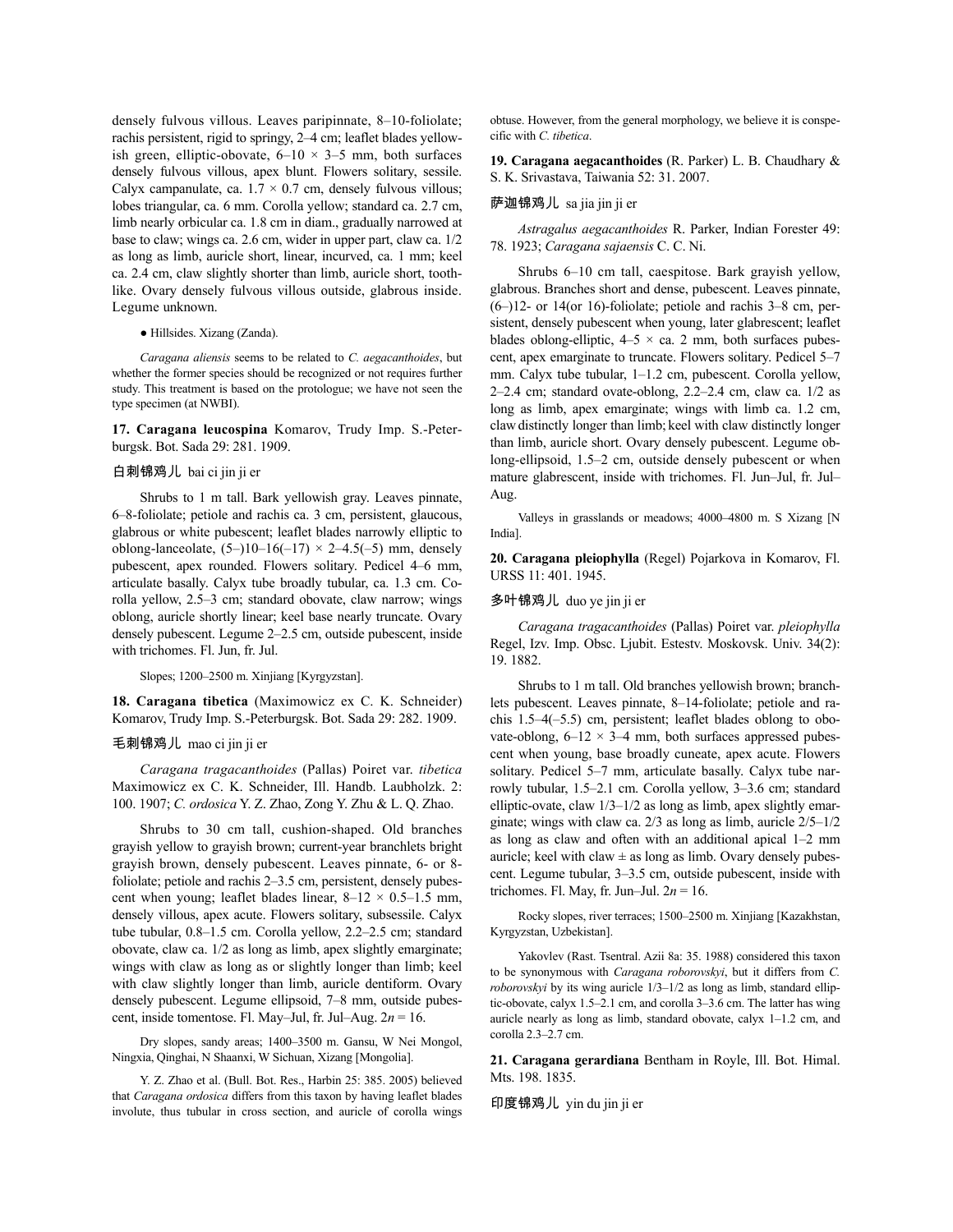Shrubs to 1 m tall. Old branches yellowish brown to gray; branchlets reddish brown, villous. Leaves pinnate, (4 or)6- or 8(or 10)-foliolate; petiole and rachis 1.5–3.5 cm, persistent, densely tomentose; leaflet blades elliptic to obovate,  $5-10 \times 2-$ 5 mm, both surfaces tomentose, base cuneate, apex rounded to obtuse. Flowers solitary or sometimes 2 in a fascicle. Pedicel 2– 4 mm, articulate basally. Calyx tube tubular, 1–1.3 cm. Corolla yellow, 2.3–2.5 cm; standard broadly obovate, claw ca. 1/3 as long as limb, apex emarginate to rounded; wings with claw slightly shorter than limb, auricle shortly dentiform; keel with a claw shorter than limb, auricle orbicular. Ovary tomentose. Legume lanceolate to narrowly ovoid, 1.5–2 cm, turgid, outside and inside tomentose. Fl. May–Jul, fr. Jul–Aug. 2*n* = 16, 18.

Slopes in scrub; 3700–4200 m. S Qinghai, W Xizang [Afghanistan, NW India, Kashmir, Nepal, Pakistan; SW Asia].

**22. Caragana junatovii** Gorbunova, Novosti Sist. Vyssh. Rast. 21: 89. 1984.

# 通天河锦鸡儿 tong tian he jin ji er

Shrubs 40–50 cm tall. Old branches grayish brown; branchlets reddish brown, sparsely villous. Leaves pinnate, 8– 12-foliolate; petiole and rachis 2.5–3.5 cm on short branchlets, 3.5–4.5 cm on long branchlets, persistent, villous when young; leaflet blades oblong, narrowly oblong, or obovate-oblong, 6–8  $\times$  3–4 mm, abaxially pilose, apex obtuse to acute. Flowers solitary. Pedicel 2–3 mm. Calyx tube tubular, 1–1.2 cm, pubescent. Corolla yellow; standard obovate, ca. 2.5 cm, apex emarginate; wings as long as standard, claw ca. 3/5 as long as limb, auricle ca. 1/2 as long as claw; keel ca. 2.1 cm, claw longer than limb. Ovary white pubescent. Legume cylindric, 1.5–2 cm, outside densely pubescent to glabrescent, inside tomentose. Fl. Jun, fr. Jun–Jul.

● Sunny slopes; 3800–4100 m. SW Qinghai.

Plants misidentified as *"Caragana przewalskii"* in FRPS (42: 33. 1993) belong here. Although treated in FRPS, *"C. przewalskii"* is an invalid name that is synonymous with *C. roborovskyi* (see comment under that species).

**23. Caragana tangutica** Maximowicz in Komarov, Trudy Imp. S.-Peterburgsk. Bot. Sada 29: 286. 1909.

#### 青甘锦鸡儿 qing gan jin ji er

*Caragana leduensis* Y. Z. Zhao, Y. H. Wu & L. Q. Zhao.

Shrubs to 4 m tall. Bark exfoliating in sheets. Old branches greenish brown. Leaves pinnate, (4 or)6-foliolate; petiole and rachis 1.5–4 cm, persistent; leaflet blades oblanceolate to oblong-ovate,  $8-15 \times 3-8$  mm, with apical pair often largest, abaxial surface and margin villous, apex acute. Flowers solitary. Pedicel 0.8–1.5 cm, articulate basally. Calyx tube campanulatetubular, 0.8–1.3 cm. Corolla yellow, 2.3–2.7 cm; standard obovate, apex emarginate; wings with claw slightly shorter than limb, auricle linear and 1/2–3/4 as long as claw; keel with claw ca. 3/4 as long as limb. Ovary densely pubescent. Legume linear, 3–4 cm, outside appressed pubescent, inside glabrous. Fl. May–Jun, fr. Jul–Sep. 2*n* = 16\*.

● Shrubby slopes, sunny slopes, woodlands; 2000–4000 m. Gan-

su, S Ningxia, Qinghai, W Sichuan.

**24. Caragana roborovskyi** Komarov, Trudy Imp. S.-Peterburgsk. Bot. Sada 29: 280. 1909.

### 荒漠锦鸡儿 huang mo jin ji er

Shrubs to 1 m tall. Branches yellowish brown, pubescent when young. Leaves pinnate, 6–12-foliolate; petiole and rachis 1–2.5 cm, persistent; leaflet blades broadly obovate to oblong,  $4-10 \times 3-5$  mm, all equal in size, densely pubescent, apex rounded to acute. Flowers solitary. Pedicel ca. 4 mm, articulate near middle to basally. Calyx tube tubular, 1.1–1.2 cm. Corolla yellow but standard sometimes purple; standard obovate, 2.3–  $2.7 \times 1.2$ –1.3 cm; wings with claw ca. 1/2 as long as limb, auricle linear and slightly shorter than claw; keel with claw  $\pm$  as long as limb, auricle obtuse and small. Ovary densely pubescent. Legume cylindric, 2.5–3 cm, outside white villous, inside glabrous. Fl. May, fr. Jun–Jul.  $2n = 16^*$ .

● Dry slopes, valleys, sunny areas, loess hills; 1200–3100 m. Gansu, W Nei Mongol, Ningxia, E Qinghai, Xinjiang.

*"Caragana przewalskii"* (Pojarkova in Komarov, Fl. URSS 11: 353. 1945) belongs here but was not validly published because no Latin description or diagnosis was provided (*Vienna Code*, Art. 36.1).

**25. Caragana tekesiensis** Y. Z. Zhao & D. W. Zhou, Bull. Bot. Res., Harbin 10(2): 83. 1990.

### 特克斯锦鸡儿 te ke si jin ji er

Shrubs to 1 m tall. Branches grayish yellow, pubescent when young. Leaves pinnate, 6–12-foliolate; petiole and rachis 1.5–3 cm, persistent, pubescent when young; leaflet blades elliptic,  $5-7 \times 2-3$  mm, densely pubescent. Flowers solitary or to 3 in a fascicle. Pedicel ca. 4 mm, articulate basally. Calyx tube tubular-campanulate, 1–1.5 cm. Corolla yellow; standard broadly oblanceolate to narrowly obovate,  $1.5-2 \times 0.6-0.8$  cm; wings with claw ca. 1/4 as long as limb, auricle linear and slightly shorter than claw; keel auricle small, dentiform, apex obtuse. Ovary glabrous or nearly so. Legume cylindric, 2.5–4 × ca. 0.4 cm, glabrous. Fl. Jun, fr. Jul.

● Dry slopes; 1200–2000 m. Xinjiang (Tekes, Zhaosu).

**26. Caragana changduensis** Y. X. Liou, Acta Phytotax. Sin. 22: 212. 1984.

#### 昌都锦鸡儿 chang du jin ji er

Shrubs to 2 m tall. Old branches yellowish brown to grayish brown. Leaves pinnate, 10–14-foliolate; petiole and rachis tender, 2–3(–6.5) cm, persistent; leaflet blades ovate-oblong to oblong,  $5-7 \times$  ca. 2.5 mm, all equal in size, both surfaces pubescent, apex acute. Flowers solitary. Pedicel 2–3 mm, articulate basally. Calyx reddish brown; tube tubular, 7–10 mm. Corolla yellow, 2.2–2.3 cm; standard obovate, apex  $\pm$  rounded; wings with claw longer than 1/2 to slightly shorter than limb, auricle ca. 1 mm; keel with claw longer than limb, auricle inconspicuous. Ovary densely pubescent. Legume lanceolate, ca. 2.5 cm, outside pubescent, inside glabrous. Fl. Jun, fr. Jul–Aug.

● Slopes in scrub, riverbanks; 3100–4300 m. S Qinghai, NW Sichuan, Xizang.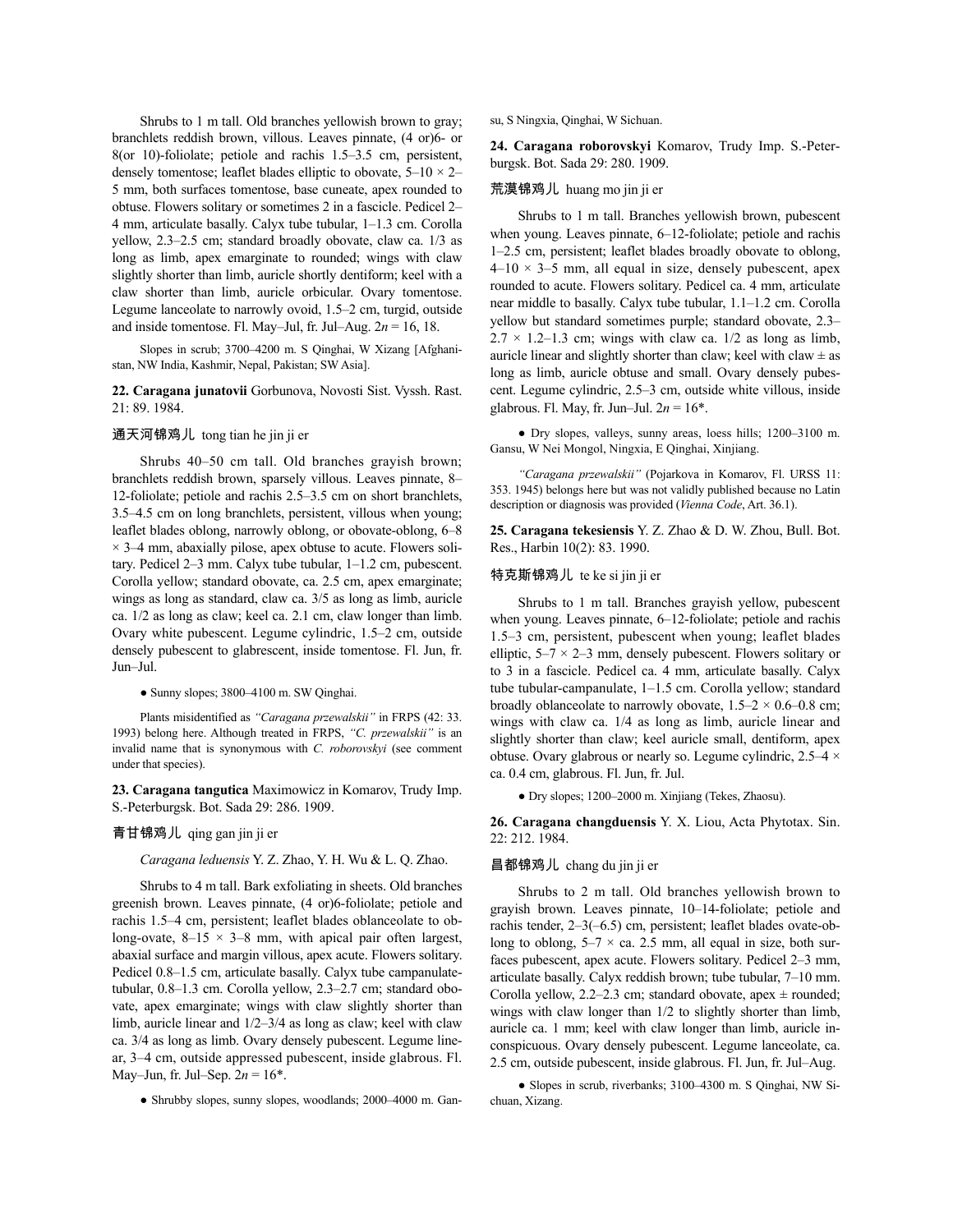Y. Z. Zhao (Acta Sci. Nat. Univ. Intramongol. 24: 648. 1993) and Y. H. Wu (Fl. Qinghai. 2: 182. 1999) considered this species to be synonymous with *Caragana gerardiana* because the inner side of the fruits of this taxon, with or without trichomes, overlaps with those of *C. gerardiana*. This needs further study.

**27. Caragana soongorica** Grubov, Bot. Mater. Gerb. Bot. Inst. Komarova Akad. Nauk S.S.S.R. 19: 543. 1959.

# 准噶尔锦鸡儿 zhun ga er jin ji er

Shrubs to 2 m tall. Branches dark gray to purplish black. Leaves pinnate, 4–8-foliolate; petiole and rachis 1.5–4.5 cm, caducous; leaflet blades obovate,  $7-15 \times 5-9$  mm, both surfaces glabrous or abaxially appressed pubescent, apex slightly emarginate to truncate. Flowers usually in pairs or very rarely 1 flowered on a peduncle. Pedicel 1–3.5 cm, articulate apically from middle. Calyx tube campanulate, 7–9 mm. Corolla yellow, 3–3.5 cm; standard broadly ovate, claw ca. 1 cm; wings with claw ca. 1/2 as long as limb, auricle linear and 2–3 mm; keel 3– 5 mm shorter than wings, claw ca. 4/5 as long as limb. Ovary sericeous to glabrescent. Legume 4–5.5 cm. Fl. May, fr. Jul– Aug.

● Slopes in scrub, river terraces; 900–1800 m. Xinjiang.

**28. Caragana stipitata** Komarov, Trudy Imp. S.-Peterburgsk. Bot. Sada 29: 343. 1909.

### 柄荚锦鸡儿 bing jia jin ji er

*Caragana reticulata* Rehder; *C. sericea* Pampanini ex Komarov.

Shrubs to 2 m tall. Branches dark grayish brown to bright brown. Leaves pinnate, 8–12-foliolate; petiole and rachis 3–7 cm, caducous; leaflet blades oblong, elliptic, or ovate-lanceolate,  $1.5-2(-2.8) \times 0.7-1(-1.5)$  cm, densely sericeous when young. Flowers solitary. Pedicel 0.6–1.5 cm, articulate apically from middle. Calyx tube campanulate, 5–7 mm. Corolla yellow, 1.3–1.5 cm; standard rhombic to broadly ovate, claw ca. 1/3 as long as limb; wings with claw  $\pm$  as long as limb, auricle ca. 1/3 as long as claw; keel with claw slightly longer than limb, auricle spurlike. Ovary densely sericeous, with a carpopodium. Legume lanceolate, 2.5–3 cm, stipe nearly as long as to slightly longer than calyx. Fl. Apr–May, fr. Jun–Jul.

● Slopes, valleys, shrubby forest margins; 1000–2100 m. E Gansu, W Henan, Shaanxi, S Shanxi.

**29. Caragana zahlbruckneri** C. K. Schneider, Ill. Handb. Laubholzk. 2: 96. 1907.

### 南口锦鸡儿 nan kou jin ji er

Shrubs to 1.5 m tall. Branches brownish black to greenish brown; current-year branchlets reddish brown. Leaves pinnate, 10–18-foliolate; petiole and rachis 3–8 cm, caducous; leaflet blades obovate-oblong, oblanceolate, or narrowly oblanceolate,  $6-18 \times 4-6$  mm, nearly glabrous to appressed pubescent, apex rounded to obtuse. Flowers solitary or 2 in a fascicle. Pedicel 0.8–1.5 cm, articulate at or apically from middle. Calyx tube campanulate-tubular, 7–8 mm. Corolla yellow; standard obovate to suborbicular, 2.3–2.5 cm, claw short; wings with claw slightly longer than or equal to limb, auricle dentiform; keel with claw slightly longer than limb, auricle inconspicuous. Ovary glabrous. Legume 4–4.5 cm, glabrous. Fl. May, fr. Jul.

● Slopes in scrub; 500–1900 m. N Hebei, S Heilongjiang, NW Shanxi.

**30. Caragana fruticosa** (Pallas) Besser, Cat. Hort. Cremeneci, 116. 1816.

### 极东锦鸡儿 ji dong jin ji er

*Robinia altagana* Pallas var. *fruticosa* Pallas, Fl. Ross. 1: 69. 1784.

Shrubs to 2 m tall. Branches grayish green-brown; currentyear branchlets greenish brown. Leaves pinnate, 8–12-foliolate, long petiolate; petiole and rachis 2.5–4 cm, caducous; leaflet blades oblong,  $10-15 \times 4-6$  mm, glabrous, apex sometimes emarginate. Flowers solitary or rarely 2 in a fascicle. Pedicel 0.8–1.2 cm, articulate apically. Calyx tube campanulate, 5–6 mm. Corolla bright yellow, 1.6–1.9 cm; standard rhombic to broadly ovate, claw ca. 1/4 as long as limb, apex slightly emarginate; wings oblong, claw ca. 1/2 as long as limb, auricle dentiform; keel with claw nearly as long as limb. Ovary glabrous. Legume cylindric, 3–3.5 cm. Fl. Jun, fr. Jul. 2*n* = 16.

Slopes in scrub; below 100–1800 m. Heilongjiang [Korea, E Russia].

**31. Caragana arborescens** Lamarck, Encycl. 1: 615. 1785.

# 树锦鸡儿 shu jin ji er

*Robinia caragana* Linnaeus, Sp. Pl. 2: 722. 1753; *Caragana fruticosa* (Pallas) Besser var. *multiflora* H. Xie & Y. T. Zhao; *C. sibirica* Medikus.

Trees or large shrubs, 2–6 m tall. Branches dark gray; branchlets green to yellowish brown. Stipules spinelike, 5–10 mm. Leaves pinnate, 8–16-foliolate; petiole and rachis 3–7 cm, caducous; leaflet blades oblong-obovate to elliptic,  $1-2(-2.5) \times$  $0.5-1(-1.3)$  cm, pubescent when young or only abaxially pubescent, base mostly rounded or rounded-cuneate, apex obtuse. Flowers solitary or to 5 in a fascicle. Pedicel 2–5 cm, articulate apically. Calyx tube often broadly campanulate, 6–8 mm. Corolla yellow, 1.6–2 cm; standard rhombic to broadly ovate, apex rounded-obtuse; wings with claw ca. 3/4 as long as limb, auricle spurlike and no longer than 1/3 length of claw; keel with claw slightly shorter than limb, auricle obtuse to deltoid. Ovary glabrous or appressed pubescent. Legume 3.5–6 cm, glabrous. Fl. May–Jun, fr. Aug–Sep. 2*n* = 16.

Forest margins, woodlands; 1000–1900 m. Heilongjiang, Xinjiang [Kazakhstan, Mongolia, Russia (Siberia)].

*Caragana sibirica* as a pre-Linnaean name was used by Royen (Fl. Leyd. Prodr. 537. 1740) and considered by Linnaeus (loc. cit.) to be a synonym of *Robinia caragana*. Although Fabricius used the name *C. sibirica* (Enum., ed. 2, 421. 1763), which would appear to have priority over *C. arborescens*, only generic names are validly published there, and so the first valid publication of *C. sibirica* as a binomial was in the later publication by Medikus (Vorles. Churpfälz. Phys.-Öcon. Ges. 2: 365. 1787).

**32. Caragana boisii** C. K. Schneider, Ill. Handb. Laubholzk. 2: 96. 1907 [*"boisi"*].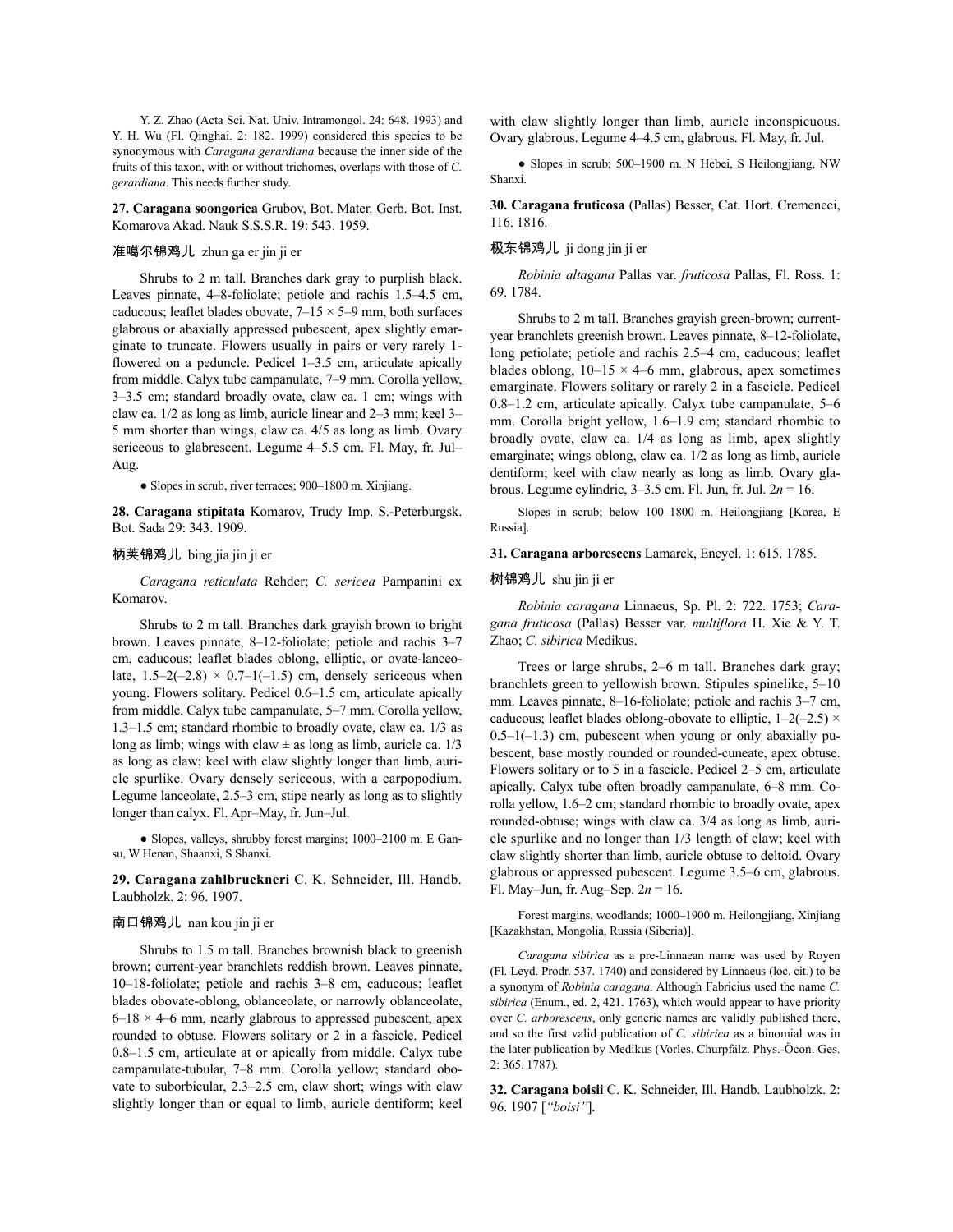### 扁刺锦鸡儿 bian ci jin ji er

*Caragana boisii* var. *platycarpa* Yakovlev; *C. microphylla* Lamarck var. *crasseaculeata* Bois.

Shrubs to 1.3 m tall. Branches brown; current-year branchlets purplish brown. Stipules spinelike, 0.8–1.5 cm. Leaves pinnate, 8–20-foliolate; petiole and rachis often caducous; leaflet blades elliptic-oblong to obovate-elliptic,  $5-18(-20) \times 4-12$ mm, sericeous when young but later only sericeous along abaxial veins, apex obtuse to emarginate. Flowers solitary or sometimes to 3 in a fascicle. Pedicel 1.5–2.8 cm, articulate apically. Calyx tube campanulate, 6–11 mm. Corolla yellow, 2–2.5 cm; standard broadly ovate, claw ca. 1/2 as long as limb or shorter; wings with claw  $\pm$  as long as limb, auricle ca. 1/3 as long as claw; keel with claw  $\pm$  as long as limb. Ovary pubescent. Legume 2.5–5 cm × 4–6 mm, glabrous. Fl. May, fr. Jul–Aug. 2*n* = 16\*.

● Slopes, valleys, terraces; 2200–3200 m. S Gansu, S Shaanxi, Sichuan.

**33. Caragana manshurica** (Komarov) Komarov, Trudy Imp. S.-Peterburgsk. Bot. Sada 29: 336. 1909.

### 东北锦鸡儿 dong bei jin ji er

*Caragana microphylla* Lamarck f. *manshurica* Komarov, Trudy Imp. S.-Peterburgsk. Bot. Sada 22: 582. 1904.

Shrubs to 2 m tall. Branches brown to grayish brown. Leaves pinnate, 10–20-foliolate; petiole and rachis 4–9 cm, caducous; leaflet blades obovate-elliptic to oblong,  $1-2 \times 0.6-1$ cm, pubescent or glabrous, base mostly cuneate, apex obtuse, truncate, or emarginate. Flowers solitary or rarely 2 in a fascicle. Pedicel 1–3 cm, articulate apically. Calyx tube tubular to broadly campanulate, 8–9 mm. Corolla yellow, ca. 2.3 cm; standard suborbicular, claw ca. 1/3 as long as limb; wings with claw ca. 1/2 as long as limb, auricle long and dentiform; keel with claw slightly longer than limb, limb  $\pm$  cuneate. Ovary nearly glabrous. Legume turgid to cylindric, ca. 5.5 cm, glabrous. Fl. May, fr. Jul–Aug.

Dry slopes, forest margins; ca. 700 m. Hebei, Heilongjiang, Jilin, Liaoning, Nei Mongol, Shanxi [Korea, E Russia].

**34. Caragana turkestanica** Komarov, Trudy Imp. S.-Peterburgsk. Bot. Sada 29: 314. 1909.

### 新疆锦鸡儿 xin jiang jin ji er

Shrubs to 2 m tall. Branches gray to grayish green. Leaves pinnate, 6–10-foliolate; petiole and rachis 3–6 cm, caducous or rarely persistent; leaflet blades broadly obovate to elliptic, 1–2  $\times$  0.5–1 cm, glabrous or appressed pilose, apex rounded to truncate. Flowers solitary. Pedicel 2–5 cm, articulate apically from middle. Calyx tube campanulate, 6–8 mm. Corolla yellow; standard broadly ovate, 2.4–2.7 cm, base narrow to shortly clawed; wings 2.7–3 cm, claw ca. 2/5 as long as limb, auricle narrow and ca. 1/3 as long as claw; keel with claw ca. 2/3 as long as limb, auricle short and obtuse. Ovary glabrous. Legume cylindric, 3–5 cm, glabrous. Fl. May, fr. Jul. 2*n* = 16.

Sunny slopes, dry scrub; 1100–1200 m. Xinjiang [Kyrgyzstan].

**35. Caragana davazamcii** Sanchir, Bot. Zhurn. (Moscow & Leningrad) 59: 233. 1974.

### 沙地锦鸡儿 sha di jin ji er

*Caragana davazamcii* var. *viridis* Y. X. Liou; *C. erenensis* Y. X. Liou; *C. korshinskii* Komarov var. *davazamcii* (Sanchir) Yakovlev.

Shrubs to 1.5 m tall. Leaflets, pedicels, and current-year branchlets with dense trichomes, not glabrescent, glaucous. Old branches brown and glaucous; branchlets bright yellow. Leaves pinnate, 8–18-foliolate; petiole and rachis 2.5–4 cm, caducous; leaflet blades oblong to obovate-lanceolate,  $5-10 \times 3-6$  mm, both surfaces appressed sericeous to pilose, apex rounded. Flowers solitary or 2 in a fascicle. Pedicel 1–2 cm, articulate basally or apically from middle. Calyx tube broadly tubular, 8– 10 mm. Corolla yellow, 2–3 cm; standard suborbicular to orbicular-ovate, claw short, apex emarginate; wings 1.4–2 cm, claw long, auricle dentiform to narrowly linear and 1–3 mm; keel 0.9–1.4 cm, claw  $\pm$  as long as limb. Ovary with a carpopodium, glabrous or appressed pilose. Legume linear, 3.5–5 cm, falcate, stipitate, glabrous. Fl. May–Jun, fr. Jun–Jul.

Sandy areas, sand dunes in desert steppes; 300–1000 m. Liaoning, Nei Mongol [Mongolia].

**36. Caragana purdomii** Rehder, J. Arnold Arbor. 7: 168. 1926.

# 秦晋锦鸡儿 qin jin jin ji er

Shrubs to 3 m tall. Leaflets, pedicels, and current-year branchlets pubescent, glabrescent, and not glaucous. Old branches bright yellow, not glaucous; branchlets dark grayish green to brown. Leaves pinnate, 10–16-foliolate; petiole and rachis 2–4 cm, caducous; leaflet blades obovate, elliptic, or oblong,  $3-8 \times 3-5$  mm, both surfaces pilose, apex rounded, emarginate, or acute. Flowers solitary or to 4 in a fascicle. Pedicel 1–2 cm, articulate apically. Calyx tube campanulate-tubular, 8–10 mm, pubescent to nearly glabrous. Corolla yellow, 2.5–2.8 cm; standard broadly obovate, 2–2.7 cm, claw short; wings with a claw ca. 2/3 as long as limb, auricle spurlike and ca. 1/3 as long as claw; keel with claw nearly as long as limb, auricle obtuse. Ovary with a 2.5–4 mm carpopodium, glabrous. Legume 4–5 cm, stipitate, glabrous. Fl. May, fr. Jul–Sep.

● Sunny slopes, loess hills; 700–1700 m. N Shaanxi, W Shanxi.

Plants misidentified as *Caragana sericea* Pampanini ex Komarov by D. W. Zhou et al. (J. NorthE. Normal Univ. 26: 65. 1994) belong here.

**37. Caragana pekinensis** Komarov,Trudy Imp. S.-Peterburgsk. Bot. Sada 29: 339. 1909.

# 北京锦鸡儿 bei jing jin ji er

*Caragana hopeiensis* Yakovlev; *C. zahlbruckneri* C. K. Schneider var. *pekinensis* (Komarov) Yakovlev; *C. zahlbruckneri* var. *pilosa* Yakovlev.

Shrubs to 2 m tall. Branches brown to dark brown. Leaves pinnate, 12–16-foliolate; petiole and rachis 2–6 cm, caducous; leaflet blades elliptic to obovate-elliptic,  $5-12 \times 5-7$  mm, both surfaces appressed pubescent, apex obtuse to rounded. Flowers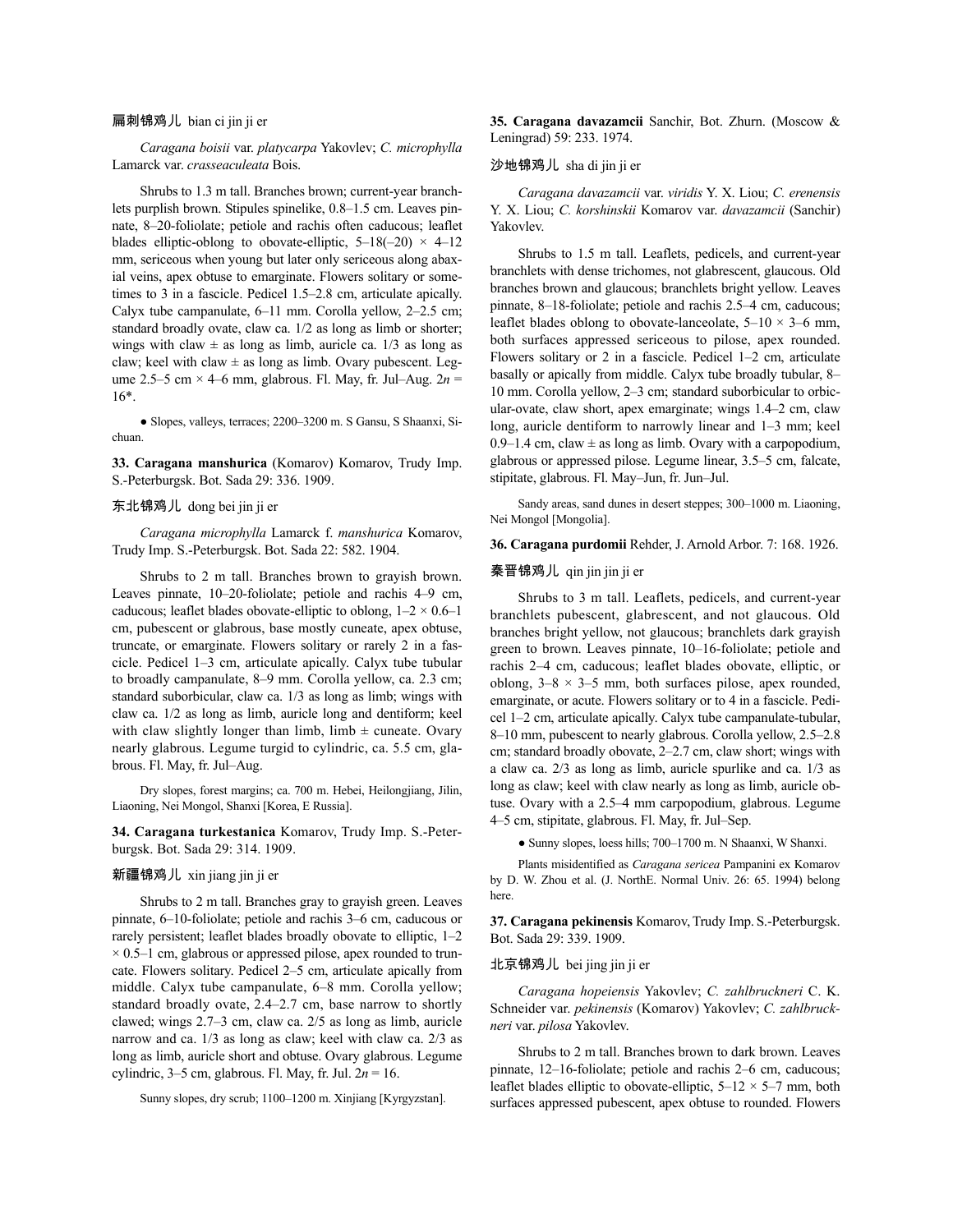solitary or 2(–4) in a fascicle. Pedicel 0.6–1.5 cm, articulate apically. Calyx tube tubular-campanulate, 7–8 mm. Corolla yellow, ca. 2.5 cm; standard broadly ovate to broadly elliptic; wings slightly longer than standard, claw ca. 2/3 as long as limb, auricle ca. 3 mm; keel slightly shorter than wings, claw longer than limb, auricle inconspicuous. Ovary sericeous. Legume compressed, 4–6 cm, densely pubescent. Fl. May, fr. Jul.  $2n = 16^*$ .

● Hillsides, loess hills; 400–1000 m. Hebei, N Shanxi.

**38. Caragana litwinowii** Komarov, Trudy Imp. S.-Peterburgsk. Bot. Sada 29: 340. 1909.

# 金州锦鸡儿 jin zhou jin ji er

*Caragana zahlbruckneri* C. K. Schneider subsp. *litwinowii* (Komarov) Yakovlev.

Shrubs to 60 cm tall. Branches bright brown to yellowish gray. Stipules spinelike, 1–1.3 cm. Leaves pinnate, 16–20-foliolate; petiole and rachis caducous; leaflet blades obovate-oblong,  $6-7 \times 2-4$  mm, glabrous, apex acute. Flowers solitary. Pedicel 7–8 mm, articulate near middle. Calyx tube tubular-campanulate. Corolla yellow, ca. 2.2 cm; standard broadly ovate, limb ca.  $1.7 \times 1.4$  cm, claw short; wings oblong, claw ca.  $1/3$  as long as limb, auricle dentiform and ca. 3 mm; keel with claw ca. 1/2 as long as limb, auricle inconspicuous. Ovary glabrous. Legume not seen. Fl. May.

● Slopes; ca. 500 m. Liaoning (Jinxian).

**39. Caragana microphylla** Lamarck, Encycl. 1: 615. 1785.

#### 小叶锦鸡儿 xiao ye jin ji er

*Caragana microphylla* f. *cinerea* Komarov; *C. microphylla* f. *daurica* Komarov; *C. microphylla* f. *pallasiana* Komarov; *C. microphylla* f. *viridis* Komarov.

Shrubs to  $2(-3)$  m tall. Branches dark gray to dark green; branchlets glabrous or tomentose. Stipules spinelike, 1.5–5 mm, usually obliquely erect. Leaves pinnate, 10–20-foliolate; petiole and rachis caducous; leaflet blades obovate to obovate-oblong,  $3-10 \times 2-8$  mm, glabrous, pubescent, or tomentose, apex obtuse to truncate. Flowers solitary. Pedicel ca. 1 cm, articulate near middle. Calyx tube tubular-campanulate, 0.9–1.2 cm, glabrous or tomentose. Corolla yellow, ca. 2.5 cm; standard broadly ovate, claw short, apex minutely emarginate; wings with claw ca.  $1/2$  as long as limb, auricle short and dentiform; keel with a claw as long as limb, auricle inconspicuous. Ovary often glabrous. Legume cylindric,  $4-5$  cm  $\times$  4-5 mm. Fl. May-Jun, fr. Jul–Aug. 2*n* = 16.

Consolidated and semiconsolidated sand dunes, rocky mountain slopes; 1000–2000 m. Jilin, Liaoning, Nei Mongol [Mongolia, Russia (Siberia)].

*Caragana microphylla* is a polymorphic species and in some cases with transitional forms. Hybrids between this species and *C. korshinskii* may occur where these species are sympatric.

This species is planted for dune stabilization and for soil and water conservation.

**40. Caragana potaninii** Komarov, Trudy Imp. S.-Peterburgsk. Bot. Sada 29: 352. 1909.

### 五台锦鸡儿 wu tai jin ji er

*Caragana microphylla* Lamarck var. *potaninii* (Komarov) Y. X. Liou ex L. Z. Shue.

Shrubs, small, thorny. Branches brownish to brownish olive. Stipules spinelike,  $1.5-5$  mm,  $\pm$  deflexed hooklike. Leaves pinnate, 8–12(or 14)-foliolate; petiole and rachis caducous; leaflet blades obovate to rarely almost elliptic, 5-17  $\times$ 3.5–7 mm, grayish when dry, both surfaces adpressed pubescent, apex emarginate. Flowers 1 or 2 in a fascicle. Pedicel 7– 12 mm. Calyx usually broadly campanulate to rarely tubularcampanulate,  $\pm$  pubescent or rarely glabrous. Corolla 2–2.3 cm; standard ovate, gradually or sharply narrowed into a relatively wide to narrow claw; wings with claw shorter than limb; keel with a claw as long as limb. Ovary glabrous or sparsely appressed pubescent. Legume cylindric,  $4-6$  cm  $\times$  ca. 5 mm, usually obliquely erect. Fl. Apr–May, fr. Jun–Jul.

● Rocky mountain slopes; 1000–1400 m. N Shanxi (Hunyuan, Wutai).

# **41. Caragana liouana** Zhao Y. Chang & Yakovlev, **nom. nov.**

中间锦鸡儿 zhong jian jin ji er

Replaced synonym: *Caragana korshinskii* Komarov var. *ordosica* Yakovlev, Bot. Zhurn. (Moscow & Leningrad) 69: 358. 1984, not *Caragana ordosica* Y. Z. Zhao, Zong Y. Zhu & L. Q. Zhao, Bull. Bot. Res., Harbin 25: 386. 2005.

Shrubs to 1.5(–2) m tall. Branches yellowish gray-green. Stipules spinelike, 4–7 mm. Leaves pinnate, 6–16-foliolate; petiole and rachis 1–5 cm, caducous; leaflet blades elliptic to obovate-elliptic,  $3-10 \times 4-6$  mm, whitish green, both surfaces villous, apex rounded, acute, or rarely truncate. Flowers solitary. Pedicel 1–1.6 cm, articulate apically from middle. Calyx tube campanulate, 7–12 mm. Corolla yellow, 2–2.5 cm; standard broadly ovate to suborbicular, claw ca. 1/4–1/3 as long as limb; wings oblong, claw nearly as long as limb, auricle not prominent. Ovary glabrous. Legume lanceolate to oblong-lanceolate,  $2.5-3.5$  cm  $\times$  6–7 mm, flat, apex acute. Fl. May, fr. Jun.  $2n = 16^*$ .

● Consolidated and semiconsolidated sand dunes; 900–2400 m. Gansu, N Hebei, Nei Mongol, Ningxia, Shaanxi, W Shanxi.

Most plants identified in herbaria as *Caragana intermedia* and treated as such in FRPS (42(1): 47. 1993) belong here, but the type of *C. intermedia* is synonymous with *C. korshinskii*. Because the specific epithet *"ordosica"* is already occupied in *Caragana*, a replacement name is used in recognition of Professor Liou Yingxin (刘媖心) for her work on the *Caragana* of China.

**42. Caragana korshinskii** Komarov, Trudy Imp. S.-Peterburgsk. Bot. Sada 29: 351. 1909.

#### 柠条锦鸡儿 ning tiao jin ji er

*Caragana intermedia* Kuang & H. C. Fu; *C. korshinskii* f. *brachypoda* Y. X. Liou; *C. korshinskii* var. *intermedia* (Kuang & H. C. Fu) M. L. Zhang & G. H. Zhu; *C. microphylla* Lamarck var. *tomentosa* Komarov.

Shrubs or trees, 1–4 m tall. Branches golden yellow, shiny; branchlets pubescent. Stipules spinelike, 3–7 mm. Leaves pin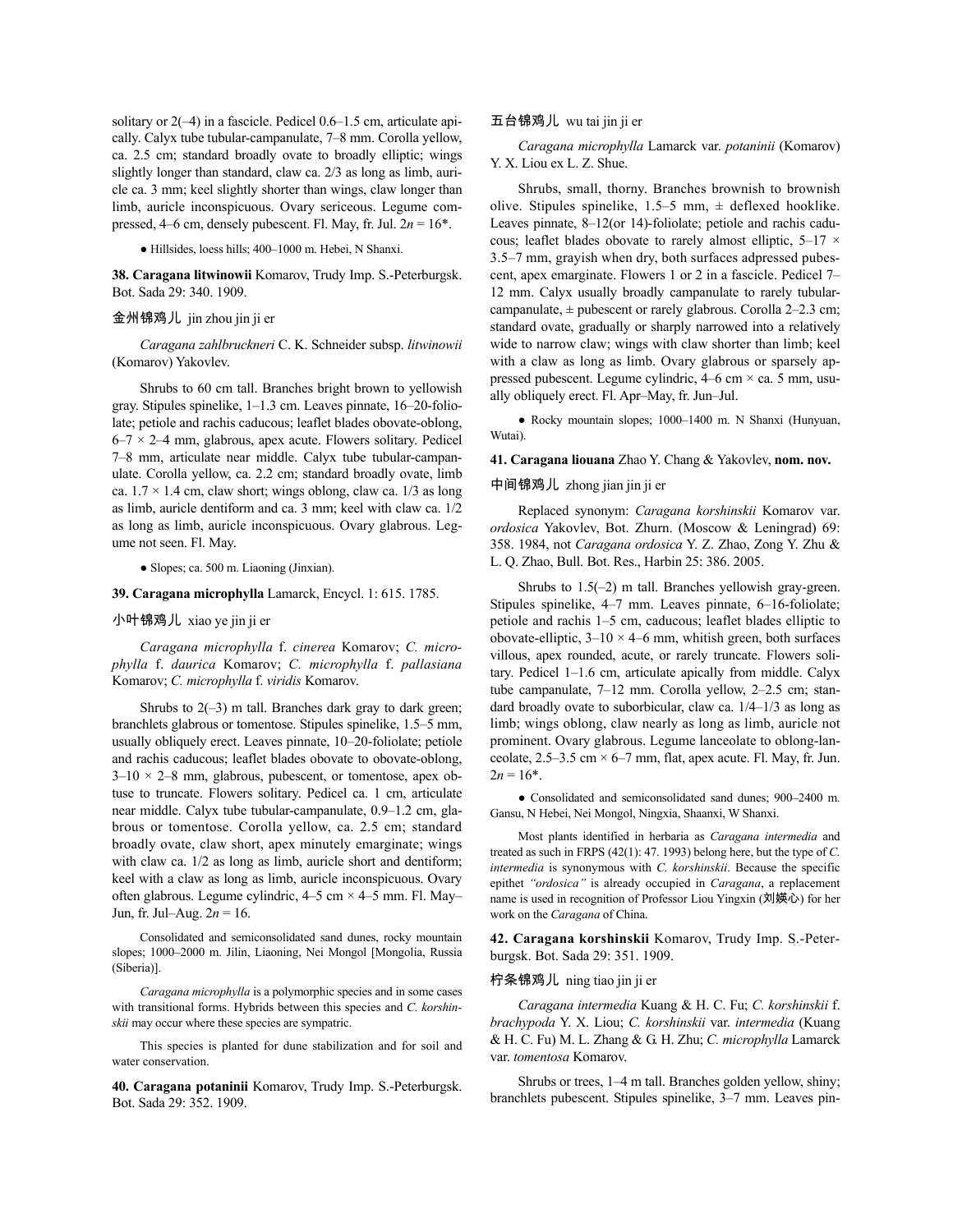nate, 12–16-foliolate; petiole and rachis 3–5 cm, caducous; leaflet blades lanceolate to narrowly oblong,  $7-8 \times 2-7$  mm, whitish, both surfaces densely appressed sericeous, apex acute to obtuse. Flowers solitary. Pedicel 0.6–1.5 cm, articulate apically. Calyx tube tubular-campanulate, 8–9 mm. Corolla 2– 2.3 cm; standard broadly ovate to suborbicular, claw short, apex truncate to slightly emarginate; wings with claw slightly shorter than limb, auricle small and dentiform; keel with long claw, auricle very small. Ovary glabrous. Legume lanceolate, 2–2.5 cm × 6–7 mm, flat. Fl. May–Jun, fr. Jun–Jul. 2*n* = 16.

Semiconsolidated sand dunes; 900–2400 m. Gansu, Nei Mongol, Ningxia, Qinghai, W Shanxi, Xinjiang [Mongolia].

Although the type of *Caragana intermedia* is synonymous with *C. korshinskii*, most specimens identified in herbaria as *C. intermedia* and treated as such in FRPS (42(1): 47. 1993) are misidentified and actually are *C. liouana*.

**43. Caragana leucophloea** Pojarkova in Komarov, Fl. URSS 11: 399. 1945.

# 白皮锦鸡儿 bai pi jin ji er

*Caragana aurantiaca* Koehne var. *deserticola* Komarov.

Shrubs to 1.5 m tall. Branches yellowish white to yellow; current-year branchlets purplish red. Leaves digitate, 4-foliolate; petiole 5–8 mm and persistent on long branchlets, absent and leaves clustered on short branchlets; leaflet blades narrowly oblanceolate,  $4-12 \times 1-3$  mm, green, pale green, or reddish, both surfaces glabrous or appressed pubescent, apex acute to obtuse. Flowers solitary or 2 in a fascicle. Pedicel 3–15 mm, glabrous, articulate basally or apically from middle. Calyx tube campanulate, 5–6 mm. Corolla yellow; standard broadly obovate, 1.3–1.8 cm, claw short; wings with claw ca. 1/3 as long as limb, auricle ca. 2/3 as long as claw; keel with claw slightly shorter than limb, auricle obtuse and ca. 2 mm. Ovary glabrous. Legume cylindric, 3–3.5 cm, glabrous. Fl. May–Jun, fr. Jul– Aug.

Dry slopes, desert valleys; 900–2700 m. N Gansu, Nei Mongol, Xinjiang [Kazakhstan, Mongolia].

**44. Caragana pygmaea** (Linnaeus) Candolle, Prodr. 2. 268. 1825.

### 矮锦鸡儿 ai jin ji er

Shrubs to 50 cm tall. Branches golden yellow, shiny, pubescent when young but gradually glabrescent. Leaves digitate, 4-foliolate; petiole 4–6 mm and persistent on long branchlets, absent and leaves clustered on short branchlets; leaflet blades oblanceolate to linear,  $(5-7-17(-30) \times 1-3$  mm, both surfaces glabrous, apex obtuse to acute. Flowers solitary. Pedicel 0.6–2 cm, articulate basally or apically from middle, glabrous or pubescent. Calyx tube tubular-campanulate, 5–6 mm. Corolla yellow, 1–1.6 cm; standard broadly obovate, claw ca. 1/3 as long as limb; wings oblong, inflated toward apex, auricle short; keel with claw as long as limb, auricle obtuse. Ovary densely pubescent. Legume linear, 2–3 cm, pubescent when young, glabrescent. Fl. May, fr. Jun. 2*n* = 16.

Sandy areas, rocky slopes, hilly areas among rocks; 900–1300 m. Hebei, Nei Mongol, Xinjiang [Mongolia, E Russia].

- 1a. Pedicel articulate basally from middle;
- corolla 1–1.5 cm ................................... 44c. var. *parviflora* 1b. Pedicel articulate near middle; corolla
	- $1.5-1.6$  cm.
		-
		- 2a. Branchlets stout, pubescent when young, gradually glabrescent; leaflet blades narrowly oblanceolate, ca. 3 mm wide ............................... 44a. var. *pygmaea*
		- 2b. Branchlets slender, densely pubescent; leaflet blades linear, ca. 1 mm wide ......................... 44b. var. *angustissima*

# **44a. Caragana pygmaea** var. **pygmaea**

矮锦鸡儿(原变种) ai jin ji er (yuan bian zhong)

*Robinia pygmaea* Linnaeus, Sp. Pl. 2: 723. 1753; *Caragana pygmaea* f. *longifolia* Komarov.

Branchlets stout, pubescent when young, glabrescent. Leaflet blades narrowly oblanceolate, ca. 3 mm wide. Pedicel articulate near middle. Corolla 1.5–1.6 cm. 2*n* = 16.

Sandy areas; ca. 1200 m. Nei Mongol, Xinjiang [Mongolia, E Russia].

**44b. Caragana pygmaea** var. **angustissima** C. K. Schneider, Ill. Handb. Laubholzk. 2: 102. 1907.

### 窄叶矮锦鸡儿 zhai ye ai jin ji er

*Caragana stenophylla* Pojarkova var. *sericea* H. C. Fu.

Branchlets slender, glaucous, densely pubescent. Leaflet blades linear,  $5-10(-30) \times$  ca. 1 mm. Pedicel articulate near middle. Corolla 1.5–1.6 cm.

● Sandy areas; 900–1300 m. Nei Mongol.

**44c. Caragana pygmaea** var. **parviflora** H. C. Fu, Fl. Intramongol. 3: 287. 1978.

### 小花矮锦鸡儿 xiao hua ai jin ji er

Leaflet blades linear-oblanceolate, 5–10 mm. Pedicel articulate basally from middle. Corolla 1–1.5 cm.

● Rocky slopes, hilly areas among rocks. Nei Mongol.

**45. Caragana altaica** (Komarov) Pojarkova in Komarov, Fl. URSS 11: 345. 1945.

### 阿尔泰锦鸡儿 a er tai jin ji er

*Caragana pygmaea* (Linnaeus) Candolle var. *altaica* Komarov, Trudy Imp. S.-Peterburgsk. Bot. Sada 29: 242. 1909; *C. pygmaea* subsp. *altaica* (Komarov) Bondareva.

Shrubs to 1 m tall. Bark yellow. Branchlets whitish green when young, glabrous. Leaves digitate, 4-foliolate; petiole 4–8 mm on long branchlets but absent on short branches; leaflet blades narrowly obovate to oblanceolate,  $5-15(-23) \times 2-3$  mm, pubescent when young and glabrate when mature. Flowers solitary. Pedicel 1.2–2.5 cm, articulate somewhat basally from middle. Calyx tube tubular-campanulate,  $5-7 \times 4-5$  mm. Corolla yellow, 1.8–2 cm; standard obovate to suborbicular, claw 1/4– 1/3 as long as limb; wings oblong, somewhat dilated toward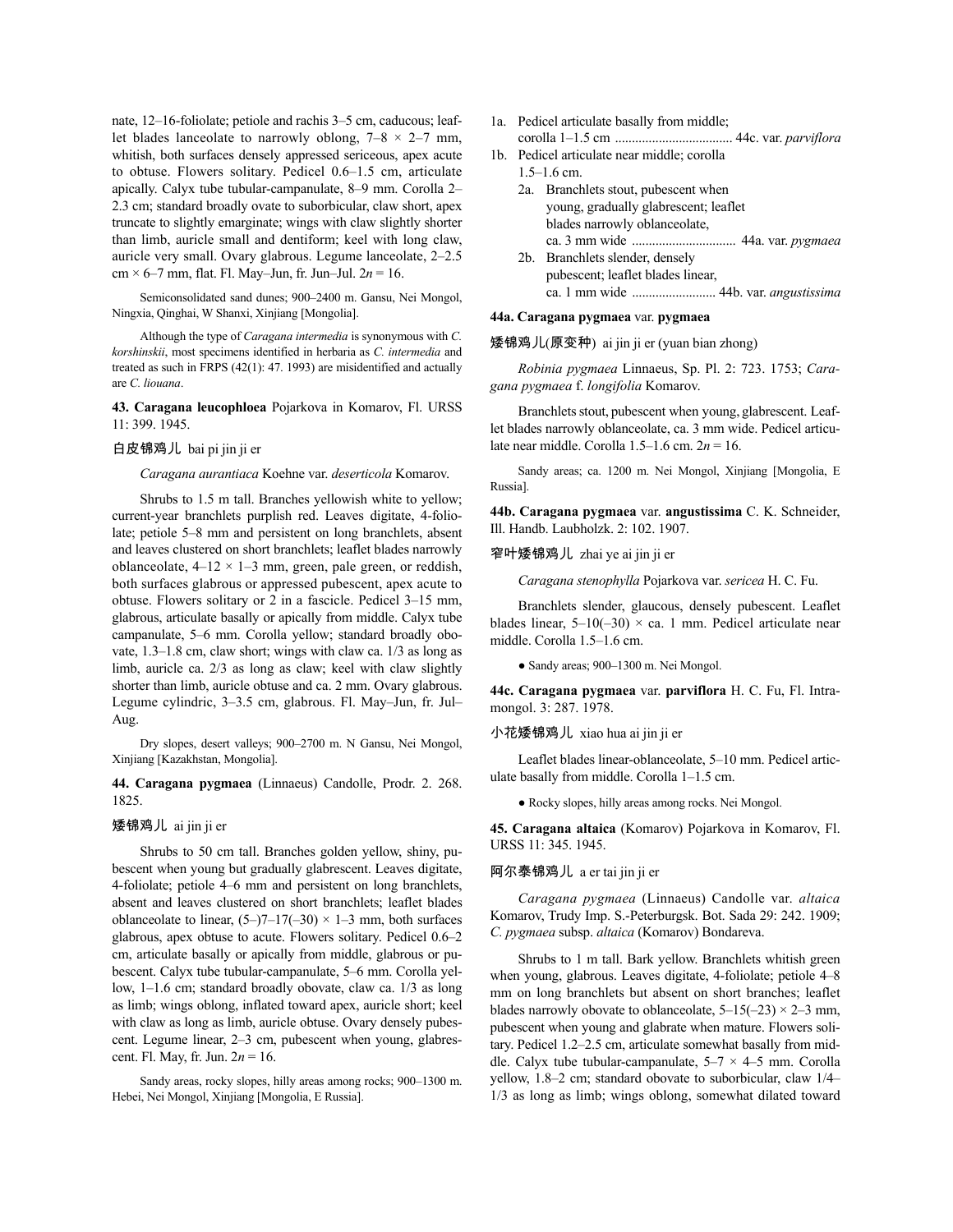apex, claw ca. 1/2 as long as limb, auricle 1/5–1/4 as long as claw; keel with claw 1/3–1/2 as long as limb, auricle short. Legume cylindric, 2–3.5 cm, glabrous. Fl. May–Jun, fr. Jun– Jul.  $2n = 16$ .

Stony slopes, rocky areas; 800–1300 m. N Xinjiang [Mongolia].

**46. Caragana aurantiaca** Koehne, Deut. Dendrol. 340. 1893.

### 镰叶锦鸡儿 lian ye jin ji er

*Caragana aurantiaca* var. *conferta* Komarov.

Shrubs to 1 m tall. Bark greenish brown to dark gray, shiny. Branchlets strong and long. Leaves digitate, 4-foliolate; petiole and rachis 3–5 mm on long branchlets but absent on short branchlets; leaflet blades linear to lanceolate-linear, 4–16  $\times$  1–2 mm, falcate, glabrous. Flowers solitary. Pedicel 6–9 mm, articulate basally from middle. Calyx tube campanulate, 6–7 mm. Corolla orange, 1.8–2 cm; standard suborbicular, claw  $1/4-1/3$  as long as limb, apex rounded to emarginate; wings narrowly oblong, claw ca. 1/2 as long as limb, auricle ca. 3/4 to  $\pm$  as long as claw; keel with claw shorter than limb, auricle short. Ovary glabrous. Legume cylindric, 2.5–4 cm, slightly compressed, glabrous. Fl. Jun–Jul, fr. Aug. 2*n* = 16.

Rocky slopes, bottomlands near riversides, forest margins; 1000– 1100 m. Xinjiang [Afghanistan, Kazakhstan, Pakistan, Uzbekistan; SW Asia].

**47. Caragana pumila** Pojarkova in Komarov, Fl. URSS 11: 346. 1945.

#### 草原锦鸡儿 cao yuan jin ji er

Shrubs 30–60 cm tall. Branchlets yellowish green with brown stripes, puberulent when young. Leaves digitate, 4-foliolate; petiole 4–6 mm and persistent on long branchlets, absent on short branchlets; leaflet blades narrowly oblanceolate to linear-oblanceolate,  $4-12 \times 0.5-1.2$  mm, dark green but abaxially tinged  $\pm$  reddish, pubescent when young. Flowers solitary. Pedicel 0.8–1.5 cm, articulate at or near middle. Calyx tube tubular, 4–6 mm. Corolla yellow, 1.5–2 cm; standard ovate to obovate, claw 1/6–1/5 as long as limb; wings with claw ca. 1/3 as long as limb, auricle ca. 2/3 as long as claw; keel with claw slightly shorter than limb, auricle small, short, and obtuse. Ovary linear, ca. 1.5 cm, glabrous. Legume ca. 2.5 cm. Fl. May– Jun, fr. Jun–Jul.

Mountain steppes, rocky slopes; 1200–1500 m. Xinjiang (Bole, Wenquan) [Kazakhstan].

**48. Caragana versicolor** Bentham in Royle, Ill. Bot. Himal. Mts. 198. 1835.

## 变色锦鸡儿 bian se jin ji er

Shrubs to 80 cm tall. Bark brown to dark brown. Stipule spines 1–4 mm on long branchlets. Leaves digitate, 4-foliolate; petiole 5–10 mm and persistent on long branchlets, absent on short branchlets; leaflet blades narrowly lanceolate, obovatecuneate, or linear,  $5-7 \times 1-1.5$  mm, green to gravish green, glabrous. Flowers solitary. Pedicel ca. 5 mm, articulate basally. Calyx tube tubular, 5–6 mm. Corolla yellow, 1.1–1.2 cm; standard suborbicular, abaxially reddish brown, claw ca. 1/2 as long as limb; wings with claw shorter than limb, auricle ca. 1/4 as long as claw; keel with claw  $\pm$  as long as limb, auricle ca. 1 mm. Legume 2–2.5 cm, apex acute. Fl. May–Jun, fr. Jul–Aug.  $2n =$  $16 + 2B$ , 18.

Rocky slopes, riversides, among shrubs; 3000–4900 m. Qinghai, W Sichuan, Xizang [Afghanistan, NW India, Kashmir, Nepal, Pakistan; SW Asia].

**49. Caragana stenophylla** Pojarkova in Komarov, Fl. URSS 11: 397. 1945.

# 狭叶锦鸡儿 xia ye jin ji er

*Caragana pygmaea* (Linnaeus) Candolle var. *pallasiana* Komarov; *C. stenophylla* var. *parviflora* Zhan Wang & H. C. Fu.

Shrubs to 80 cm tall. Bark grayish green, yellowish brown, or dark brown. Stipule spines 4–7 mm on long branchlets. Leaves digitate, 4-foliolate; petiole 4–7 mm and persistent on long branchlets, absent on short branchlets; leaflet blades linearlanceolate to linear,  $4-11 \times 1-2$  mm, both surfaces green to grayish green. Flowers solitary. Pedicel 5–10 mm, articulate slightly basally from middle. Calyx tube campanulate-tubular, 4–6 mm. Corolla yellow but standard orangish brown at middle; standard orbicular to broadly obovate, 0.8–1.8(–2) cm, claw broad and short; wings with claw ca. 1/2 as long as limb, auricle elliptic and 1/4–1/2 as long as claw; keel with a claw longer than limb, auricle obtuse. Ovary glabrous. Legume cylindric, 2–2.5 cm. Fl. Apr–Jun, fr. Jul–Aug. 2*n* = 32.

Sandy areas, stony slopes, loess hills; 600–2500 m. Gansu, Hebei, Heilongjiang, Jilin, Liaoning, Nei Mongol, Ningxia, E Qinghai, Shaanxi, N Shanxi [Mongolia, E Russia].

**50. Caragana kirghisorum** Pojarkova in Komarov, Fl. URSS 11: 396. 1945.

### 囊萼锦鸡儿 nang e jin ji er

Shrubs to 1 m tall. Branches grayish brown; current-year branchlets grayish brown to bright gray. Leaves digitate, 4 foliolate; petiole 4–12 mm and persistent on long branchlets, 1– 3 mm and caducous on short branchlets; leaflet blades obovate, elliptic-obovate, or oblanceolate,  $4-9 \times 1.5-3$  mm, glabrous, base cuneate, apex sharply acute. Flowers solitary or rarely 2 in a fascicle. Pedicel 1.2–1.4 cm, articulate near middle. Calyx tube tubular, 1.2–1.3 cm, base saccate. Corolla yellow but standard and keel purple at anthesis, 2.7–3.2 cm; standard obovate, 1.3–1.7 cm, base gradually narrowing into a claw, apex rounded to slightly emarginate; wings with claw nearly as long as limb, auricle acute; keel with claw longer than limb, auricle obtusely dentiform. Ovary glabrous. Legume linear, 2.5–5 cm, glabrous, apex acuminate. Fl. May–Jun, fr. Jul–Aug.

Rocky slopes on foothills, stony lands, riverbanks; 700–1100 m. Xinjiang [Kazakhstan, Kyrgyzstan].

**51. Caragana brachypoda** Pojarkova, Bot. Mater. Gerb. Bot. Inst. Komarova Akad. Nauk S.S.S.R. 13: 135. 1950.

### 矮脚锦鸡儿 ai jiao jin ji er

Shrubs to 30 cm tall. Bark yellowish brown to grayish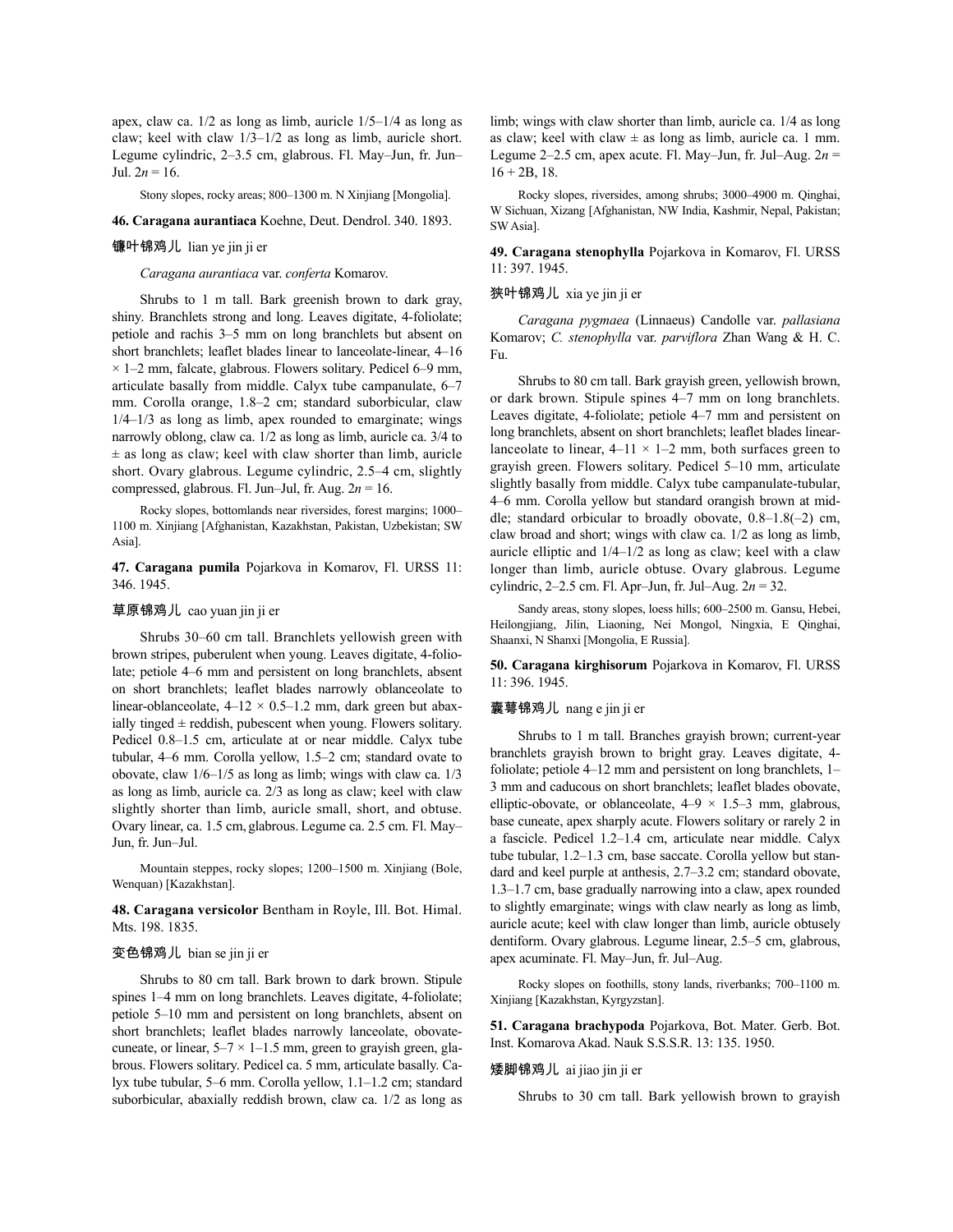brown. Current-year branchlets brown to yellowish brown. Leaves digitate, 4-foliolate; petiole 4–10 mm and persistent on long branchlets, absent on short branchlets; leaflet blades oblanceolate,  $2-10 \times 1-3$  mm, both surfaces pubescent, apex acute. Flowers solitary. Pedicel 2–5 mm, articulate basally. Calyx reddish purple to greenish brown, 0.9–1.1 cm, base gibbous. Corolla yellow but with orange or purple at middle, 2–2.5 cm, apex slightly emarginate; wings with claw  $\pm$  as long as limb, apex obliquely truncate, auricle small and short; keel as long as wings, claw long, auricle short. Ovary glabrous. Legume spindlelike, 2–3.5 cm, turgid, glabrous, apex acuminate. Fl. Apr– May, fr. Jun–Jul. 2*n* = 16, 32.

Bases of hills, stony areas, sand dunes; 900–2000 m. Gansu, Nei Mongol, Ningxia, Shaanxi (Dingbian) [S Mongolia].

**52. Caragana kansuensis** Pojarkova, Bot. Mater. Gerb. Bot. Inst. Komarova Akad. Nauk S.S.S.R. 13. 138. 1950.

#### 甘肃锦鸡儿 gan su jin ji er

Shrubs to 60 cm tall. Branches grayish brown. Leaves digitate, 4-foliolate; petiole 4–10 mm and persistent on long branchlets, 2–4 mm and caducous on short branchlets; leaflet blades linear-oblanceolate,  $5-12 \times 1-2$  mm, both surfaces glabrous or pilose, apex acute. Flowers solitary. Pedicel 5–12 mm, articulate apically. Calyx tube tubular, 6–9 mm, base gibbous. Corolla yellow but standard with straw-colored spots at middle, 2–2.5 cm; standard ovate to broadly ovate, 2–2.5 cm, claw ca.  $1/3$  as long as limb, apex emarginate; wings  $\pm$  as long as standard, claw  $\pm$  as long as limb, auricle ca. 2 mm; keel  $\pm$  as long as wings, with a longer claw and short auricle. Ovary glabrous. Legume cylindric, 2–3.5 cm, glabrous, apex acute. Fl. Apr–Jun, fr. Jun–Aug.

● Loess hills, hillsides; 900–1900 m. E Gansu, Ningxia.

Y. Z. Zhao (Acta Sci. Nat. Univ. Intramongol. 22: 97–100. 1991) considered that collections attributed to this species from Nei Mongol, N Shaanxi, and N Shanxi in FRPS (42(1): 57. 1993) are actually representatives of *Caragana opulens*, with leaflet blade narrower and acute at apex. However, they seem more related to *C. licentiana* in their leaflets pubescent and abaxially tinged reddish when dried.

**53. Caragana leveillei** Komarov, Trudy Imp. S.-Peterburgsk. Bot. Sada 29: 207. 1909.

### 毛掌叶锦鸡儿 mao zhang ye jin ji er

*Caragana sinica* (Buc'hoz) Rehder var. *longipedunculata* C. W. Chang.

Shrubs to 1 m tall. Bark dark brown. Current-year branchlets grayish brown, densely pubescent. Leaves digitate, 4-foliolate; petiole 4–12 mm, persistent or caducous; leaflet blades obovate,  $5-20(-30) \times 2-10(-15)$  mm, densely pubescent, apex rounded, truncate, or emarginate. Flowers solitary. Pedicel 0.8– 1.2 cm, articulate basally from middle. Calyx tube ca. 1 cm, base gibbous. Corolla yellow to pinkish, 2.5–2.8 cm; standard obovate-cuneate, claw ca. 5 mm, apex obtuse to emarginate; wings with claw  $\pm$  as long as limb, auricle small; keel with claw  $\pm$  as long as limb, auricle small. Ovary densely villous. Legume cylindric, 2–3(–4) cm, densely villous. Fl. Apr–May, fr. Jun.

● Hilly slopes; 500–1300 m. Hebei, Henan, Shaanxi, Shandong, Shanxi.

**54. Caragana opulens** Komarov, Trudy Imp. S.-Peterburgsk. Bot. Sada 29: 208. 1909.

### 甘蒙锦鸡儿 gan meng jin ji er

*Caragana opulens* var. *perforata* Merrgen & Y. Q. Ma; *C. opulens* var. *trichophylla* Z. H. Gao & S. C. Zhang.

Shrubs to 60 cm tall. Bark grayish brown. Branchlets bright gray. Leaves digitate, 4-foliolate; petiole 2–5 mm, persistent on long branchlets, caducous on short branchlets; leaflet blades obovate to oblanceolate,  $3-12(-15) \times 1-4(-8)$  mm, glabrous or pubescent, apex rounded to truncate. Flowers solitary. Pedicel 0.7–2.5 cm, articulate apically. Calyx tube campanulate-tubular, 8–10 mm, base gibbous. Corolla yellow but standard sometimes reddish; standard broadly obovate, 2–2.5 cm, apex emarginate; wings with claw slightly shorter than limb, auricle oblong; keel with claw slightly shorter than limb, auricle dentiform. Ovary glabrous. Legume cylindric, 2.5–4 cm, glabrous, apex acute. Fl. May–Jun, fr. Jun–Jul.  $2n = 16^*$ .

● Dry slopes, valleys, hills; 1200–4700 m. Gansu, Nei Mongol, Ningxia, Qinghai, Shaanxi, Shanxi, W Sichuan, Xizang.

This is a polymorphic species with great variation. Whether *Caragana opulens* var. *perforata* and *C. opulens* var. *trichophylla* should be recognized requires further study.

**55. Caragana rosea** Turczaninow ex Maximowicz, Prim. Fl. Amur. 470. 1859.

### 红花锦鸡儿 hong hua jin ji er

Shrubs to 1 m tall. Bark greenish brown to grayish brown. Leaves digitate, 4-foliolate; petiole 5–10 mm, caducous or persistent; leaflet blades obovate,  $1-2.5 \times 0.4-1.2$  cm, glabrous, apex obtuse to emarginate. Flowers solitary. Pedicel 0.8–1.9 cm, articulate basally to apically. Calyx tube purplish red, tubular, 7–9 mm. Corolla yellow, purplish red, or pinkish, later reddish, 2–2.5 cm; standard oblong-obovate, apex emarginate; wings oblong-linear, claw slightly shorter than limb, auricle shortly dentiform; keel with claw equal to limb, auricle inconspicuous. Ovary glabrous. Legume cylindric, 3–6 cm, apex acuminate. Fl. May–Jun, fr. Jun–Jul. 2*n* = 16\*.

● Slopes, valleys; 200–2100 m. Anhui, S Gansu, Hebei, Heilongjiang, Henan, Jilin, Liaoning, Nei Mongol, Shaanxi, Shandong, Shanxi, N Sichuan.

**56. Caragana qingheensis** Zhao Y. Chang, L. R. Xu & F. C. Shi, Ann. Bot. Fenn. 43: 445. 2006.

# 青河锦鸡儿 qing he jin ji er

Shrubs 50–100 cm tall. Bark yellowish brown, with grayish corky stripes. Leaves digitate, 4-foliolate; petiole 3–5 mm and persistent on long branchlets, 1–3 mm and caducous on short branchlets; leaflet blades obovate to elliptic-obovate,  $3-8 \times 2-3.5$  mm, both surfaces pubescent, base cuneate, apex obtuse. Flowers solitary. Pedicel 0.8–1.5 cm, articulate usually apically from middle, densely pubescent. Calyx tube tubularcampanulate, 6–7 mm, pubescent. Corolla yellow, 1.5–1.8 mm;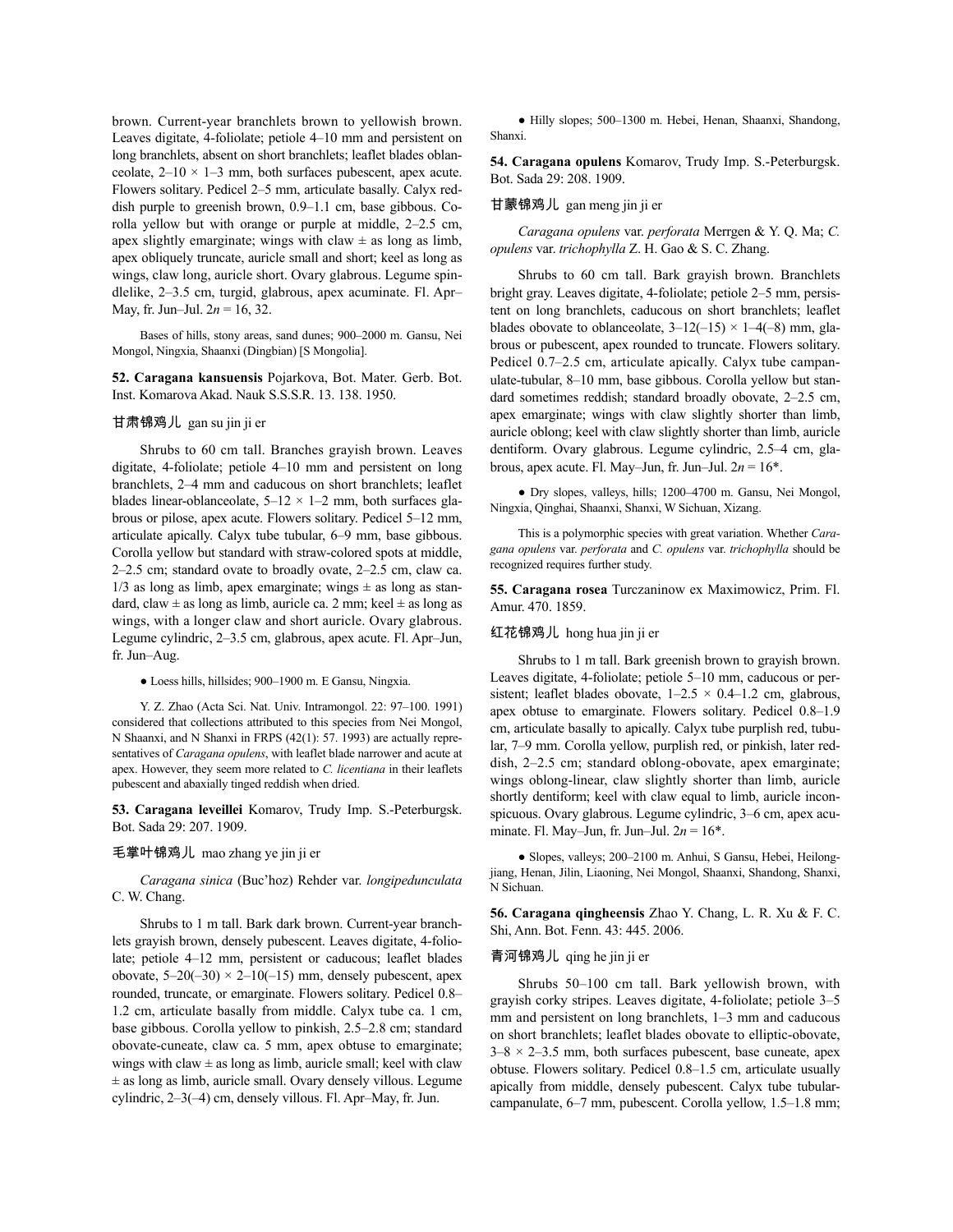standard broadly ovate, claw 1/6–1/5 as long as limb, apex emarginate; wings narrowly oblong, claw ca. 1/3 as long as limb, auricle linear and 1/2–2/3 as long as claw; keel broader than wings, claw 1/2–2/3 as long as limb, auricle obtuse. Ovary linear, densely pubescent. Legume oblanceolate when young, 1.5–2 cm, pubescent. Fl. May–Jun, fr. Jun–Jul.

● Rocky mountain slopes; ca. 1300 m. Xinjiang (Qinghe).

**57. Caragana camilloi-schneideri** Komarov, Trudy Imp. S.- Peterburgsk. Bot. Sada 29. 217. 1909 [*"camilli-schneideri"*].

# 北疆锦鸡儿 bei jiang jin ji er

Shrubs to 2 m tall. Bark brown. Leaves digitate, 4-foliolate; petiole 2–10 mm and persistent on long branchlets, caducous on short branchlets; leaflet blades obovate to broadly lanceolate,  $1-2(-3) \times 0.6-0.7(-1)$  cm, glabrous, apex obtuse to acute. Flowers solitary or 2 in a fascicle. Pedicel  $1-1.5(-2)$  cm, articulate apically. Calyx tube 9–10 mm, base gibbous. Corolla yellow, 2.8–3.1 cm; standard suborbicular to ovate, claw ca. 1/4 as long as limb; wings with claw ca. 1/3 as long as limb, auricle ca. 4 mm; keel with claw  $\pm$  as long as limb, auricle inconspicuous. Ovary densely pubescent. Legume cylindric, 4–5 cm, pubescent. Fl. May–Jun, fr. Jul–Aug. 2*n* = 32.

Rocky dry slopes, valleys; 600–1800 m. Xinjiang [Kyrgyzstan].

**58. Caragana licentiana** Handel-Mazzetti, Oesterr. Bot. Z. 82: 249. 1933.

### 白毛锦鸡儿 bai mao jin ji er

*Caragana opulens* Komarov var. *licentiana* (Handel-Mazzetti) Yakovlev.

Shrubs to 60 cm tall. Bark greenish brown to reddish brown. Leaves digitate, 4-foliolate; petiole 2–3 mm, persistent; leaflet blades obovate to oblanceolate,  $5-12 \times 2-4$  mm, both surfaces densely pubescent, apex rounded and sometimes emarginate. Flowers solitary or 2 in a fascicle. Pedicel 0.6–2 cm, articulate apically. Calyx tube tubular, 7–10 mm. Corolla yellow but standard with orange spots at middle, 2–2.2 cm; standard broadly obovate to suborbicular, apex emarginate; wings with claw  $\pm$  as long as limb, auricle dentiform and ca. 2 mm; keel with claw longer than limb, auricle dentiform. Ovary densely pubescent. Legume cylindric, 2.5–3.5 cm, pubescent. Fl. Apr–Jun, fr. Jul–Aug. 2*n* = 32\*.

● Dry slopes; 1500–2400 m. Gansu, Ningxia, Qinghai.

Yakovlev (Rast. Tsentral. Azii 8a: 38. 1988) considers this taxon to be a variety of *Caragana opulens*, although this is not supported by chromosome data. However, between the two taxa there seem to exist hybrids with which it is difficult to deal. At least one variety could be separated whose leaflets are oblanceolate to obcuneate, with apex acute to obtuse. It is often wrongly identified as *C. kansuensis* in major herbaria of China (see also note under *C. kansuensis*, p. 542).

**59. Caragana shensiensis** C. W. Chang, Acta Phytotax. Sin. 17(2): 83. 1979.

## 秦岭锦鸡儿 qin ling jin ji er

*Caragana wenhsienensis* C. W. Chang; *C. wenhsienensis*

var. *inermis* C. W. Chang.

Shrubs to 1.5 m tall. Branches purplish brown; branchlets grayish brown. Leaves digitate, 4-foliolate; petiole 1–1.5 cm, caducous; leaflet blades obovate-cuneate,  $1-2.2 \times 0.4-0.7$  cm, with apical ones largest, abaxially sparsely white pubescent, adaxially glabrous, base cuneate, apex rounded to nearly truncate. Flowers solitary. Pedicel 8–9 mm, articulate apically. Calyx tube tubular, ca. 6 mm. Corolla yellow but adaxially reddish yellow; standard orbicular, ca. 2.2 cm, claw broad and short; wings narrowly oblong, ca. 2.4 cm, claw slightly shorter than limb, auricle short; keel broader than wing, auricle obtuse. Ovary pubescent. Legume cylindric, 2.5–3.5 cm, pubescent to glabrescent. Fl. Apr–May, fr. Jun–Jul.

● Riverbanks; 400–900 m. Gansu, Shaanxi.

**60. Caragana polourensis** Franchet, Bull. Mus. Hist. Nat. (Paris) 3: 321. 1897.

### 昆仑锦鸡儿 kun lun jin ji er

Shrubs to 50 cm tall. Branches brown to bright brown. Leaves digitate, 4-foliolate; petiole 8–10 mm and persistent on long branchlets, 4–6 mm and caducous on short branchlets; leaflet blades obovate,  $6-10 \times 2-4$  mm, both surfaces appressed pubescent, apex acute, obtuse, or sometimes emarginate. Flowers solitary. Pedicel 2–6 mm, articulate basally to apically. Calyx tube tubular, 8–10 mm. Corolla yellow but standard sometimes with orange spots, ca. 2 cm; standard suborbicular to obovate; wings with claw shorter than limb, auricle short; keel with claw shorter than limb, auricle short. Ovary pubescent. Legume cylindric, 2.5–3.5 cm, pubescent to glabrescent. Fl. Apr–May, fr. Jun–Jul.

● Hillsides, plains; 1700–3200 m. C Gansu, S Xinjiang.

**61. Caragana brevifolia** Komarov, Trudy Imp. S.-Peterburgsk. Bot. Sada 29: 211. 1909.

# 短叶锦鸡儿 duan ye jin ji er

Shrubs to 2 m tall, glabrous. Bark dark grayish brown. Branchlets sometimes arched. Leaves digitate, 4-foliolate; petiole 3–8 mm on long branchlets, nearly absent on short branchlets; leaflet blades lanceolate to obovate-lanceolate,  $2-8 \times 1-4$ mm, base cuneate, apex acute. Flowers solitary. Pedicel 5–8 mm, articulate basally to near middle. Calyx tube tubular-campanulate, 5–6 mm, glaucous. Corolla yellow, 1.4–1.6 cm; standard broadly ovate, ca. 1.4 cm, claw ca. 4 mm; wings with claw  $\pm$  as long as limb, auricle dentiform and small; keel with claw  $\pm$ as long as limb, auricle dentiform. Ovary glabrous. Legume dark brown when mature, cylindric, 1–2.5(–3.5) cm. Fl. Jun– Jul, fr. Aug–Sep. 2*n* = 16.

Riverbanks, valleys, mixed scrub; 1800–3800 m. Gansu, Ningxia, Qinghai, W Sichuan, SE Xizang, NW Yunnan [N India, Kashmir, Pakistan].

**62. Caragana chinghaiensis** Y. X. Liou, Acta Phytotax. Sin. 22: 209. 1984.

#### 青海锦鸡儿 qing hai jin ji er

Shrubs 20–100 cm tall. Branches greenish brown to dark